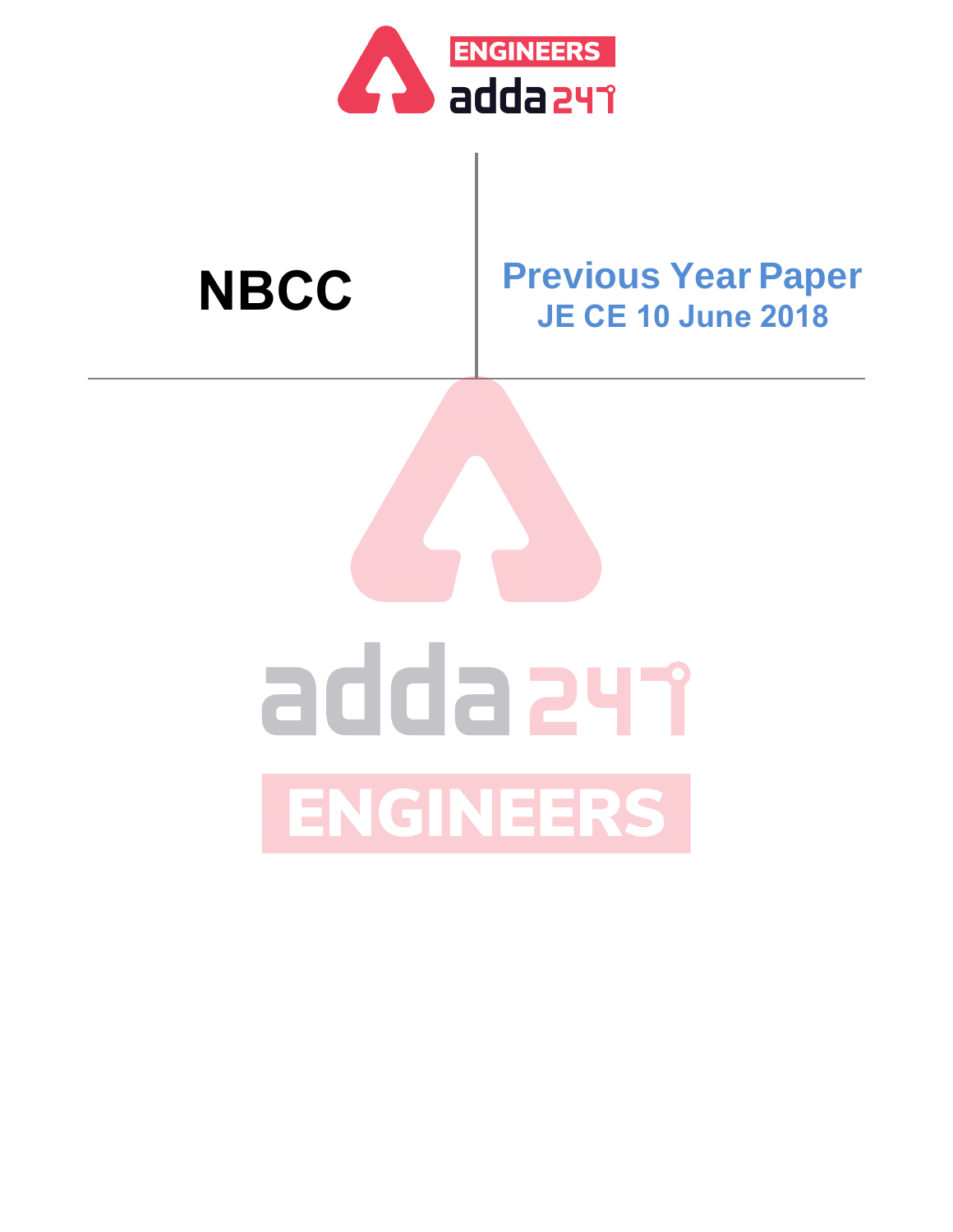|     | <b>Question Booklet Series:</b><br>प्रश्न पुस्तिका सिरीज: $A$                                                                                                                                                                                                                                                                                                                                                                       | <b>Question Booklet No.:</b>                                | प्रश्न पुस्तिका संख्या :                                       |                                  |  |
|-----|-------------------------------------------------------------------------------------------------------------------------------------------------------------------------------------------------------------------------------------------------------------------------------------------------------------------------------------------------------------------------------------------------------------------------------------|-------------------------------------------------------------|----------------------------------------------------------------|----------------------------------|--|
|     |                                                                                                                                                                                                                                                                                                                                                                                                                                     |                                                             |                                                                | <b>MORNING</b><br><b>SESSION</b> |  |
|     | Time Allowed: 2 Hrs.<br><b>Total No. Questions: 100</b><br><u>Jr. Engineer (CIVIL)</u><br>प्रश्नों की कूल संख्या: 100<br>अनुमत समय : 2 बंटे                                                                                                                                                                                                                                                                                         |                                                             |                                                                |                                  |  |
|     | Roll No. :<br>अनुक्रमांक :                                                                                                                                                                                                                                                                                                                                                                                                          |                                                             | <b>OMR Answer Sheet No.</b><br>ओ.एम.आर. उत्तर पत्रिका संख्या : |                                  |  |
|     | Name of the Candidate (in capital letters) :<br>अभ्यर्थी का नाम :                                                                                                                                                                                                                                                                                                                                                                   |                                                             |                                                                |                                  |  |
|     | <b>Candidate's Signature</b><br>अभ्यर्थी के इस्ताक्षर                                                                                                                                                                                                                                                                                                                                                                               |                                                             | <b>Invigilator's Signature</b><br>कक्ष निरीक्षक के इस्ताक्षर   |                                  |  |
|     | IMPORTANT: Read the following instructions carefully. Do not mark answers on the question booklet, otherwise you may<br>be debarred from the selection process.                                                                                                                                                                                                                                                                     |                                                             |                                                                |                                  |  |
| 1.  | Before commencing to answer, check that the Question Booklet has all the 100 questions (90 questions from<br>Discipline/Technical Aptitude, 10 Questions on General Awareness and there is no misprinting, overprinting and/or<br>any other shortcoming in it. If there is any shortcoming, intimate the same to your room invigilator and have it changed. No<br>complaint in this regard shall be entertained at any later stage. |                                                             |                                                                |                                  |  |
| 2.  | Answer sheet will be processed by Electronic means. Hence, invalidation of answer sheet resulting due to folding or<br>putting stray marks on it or any damage to the answer sheet as well as incomplete/incorrect filling of the answer sheet will<br>be the sole responsibility of the candidate.                                                                                                                                 |                                                             |                                                                |                                  |  |
| 3.  | There is no negative marking for wrong answer.                                                                                                                                                                                                                                                                                                                                                                                      |                                                             |                                                                |                                  |  |
| 4.  | Ask invigilator to sign on your admit card. If the same is not got signed by you, your candidature shall be liable to<br>be rejected.                                                                                                                                                                                                                                                                                               |                                                             |                                                                |                                  |  |
| 5.  | This is an objective type test in which each objective question is followed by four responses serialled (1) to (4). Your task is<br>to choose the correct/best response and mark your response in the OMR Answer Sheet only as per the instructions<br>given and NOT in the Question Booklet.                                                                                                                                       |                                                             |                                                                |                                  |  |
| 6.  | Use Black/Blue Ball Point Pen for all your work on the OMR Answer Sheet. The ovals on the OMR Answer Sheet are to<br>be completely filled by Black/Blue Ball Point Pen only. ANSWERS ONCE GIVEN CAN NOT BE CHANGED.                                                                                                                                                                                                                 |                                                             |                                                                |                                  |  |
| 7.  | DO NOT scribble or do rough work or make any stray marks on the Answer Sheet. DO NOT wrinkle or fold or staple it.                                                                                                                                                                                                                                                                                                                  |                                                             |                                                                |                                  |  |
| 8.  | Use of Calculators, Slide rules, Mobiles, calculator watches or any such devices and any other study/reference material is<br>NOT allowed inside the examination hall.                                                                                                                                                                                                                                                              |                                                             |                                                                |                                  |  |
| 9.  | Rough Work is to be done in the blank space provided in the Question Booklet, not on the OMR Answer Sheet. No other<br>paper will be allowed/provided for rough work.                                                                                                                                                                                                                                                               |                                                             |                                                                |                                  |  |
| 10. | The Question Booklet will be in THREE SERIES (A, B, & C). You must write correct Question Booklet Series on your<br><b>OMR Answer Sheet.</b>                                                                                                                                                                                                                                                                                        |                                                             |                                                                |                                  |  |
| 11. | Return the complete OMR Answer Sheet to the invigilator on completion of the test. Do not take this OMR Answer Sheet<br>outside the examination room. Doing so is a punishable offence. After completion of examination, you are allowed to<br>take away your question paper.                                                                                                                                                       |                                                             |                                                                |                                  |  |
| 12. | Take care that you mark only one answer for each question. If more than one answer is given by you for any question, the<br>same will not be evaluated. Cutting/overwriting the answers are not allowed. Further questions are bilingual<br>(Hindi/English). In case of any variation in Hindi Translation version, English version will be taken as final for<br>evaluation purposes.                                              |                                                             |                                                                |                                  |  |
|     |                                                                                                                                                                                                                                                                                                                                                                                                                                     | हिन्दी में अनुदेश अन्तिम पूष्ठ (Back cover) पर दिया गया है। |                                                                |                                  |  |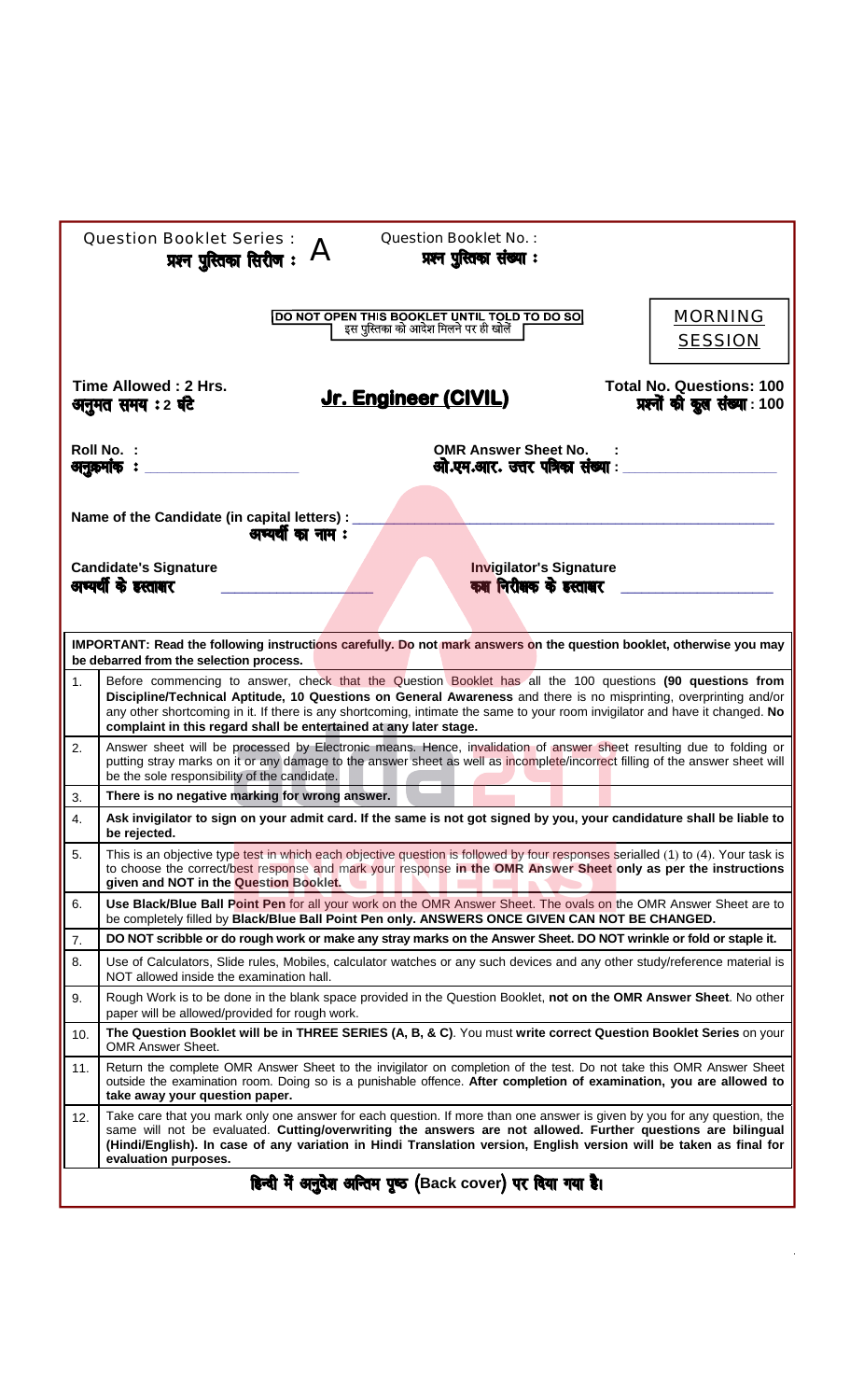|                | महत्वपूर्णः निम्नलिखित निर्देश ध्यानपूर्वक पढ़ें। अपने प्रश्नों के उत्तर प्रश्न-पुरितका में न लगाएं अन्यया चयन प्रक्रिया से आपकी पात्रता वंचित कर दी जायेगी।                                                                                                                                                                                                                                                                                |
|----------------|---------------------------------------------------------------------------------------------------------------------------------------------------------------------------------------------------------------------------------------------------------------------------------------------------------------------------------------------------------------------------------------------------------------------------------------------|
| 1 <sub>1</sub> | अपना उत्तर लिखना प्रारम्भ करने से पहले अपनी प्रश्न पुस्तिका की भली-भाँति जाँच कर लें, देख लें कि इसमें 100 प्रश्न हैं <b>(90 प्रश्न विद्याशाखा/तर्कनीकी अभिस्त्री,</b><br>10 <b>प्रश्न सामान्य ज्ञान</b> और इसमें प्रिंटिंग संबंधी अथवाँ अन्य किस्म की कोई कमी नहीं है। यदि किसी प्रकार की कोई कमी हो तो पर्यवेक्षक को सुचित करें तथा<br>पुस्तिका बदल लें। इस संदर्भ में किसी भी प्रकार की कोई शिकायत पर बाद में कोई विचार नहीं किया जाएगा। |
| 2.             | उत्तर पत्रिका इलेक्ट्रॉनिक माध्यम से संसाधित की जाएगी। अतः इसे मोड़ने या यत्र-तत्र चिन्ह लगाने अथवा उत्तर पत्रिका को खराब करने एवं अपूर्ण∕असत्य भरने पर<br>उत्तर पत्रिका को निरस्त किया जा सकता है एवं इसकी पूरी जिम्मेदारी अभ्यर्थी पर होगी।                                                                                                                                                                                               |
| 3.             | गसत उत्तर के सिए ऋणात्मक अंकन नहीं होगा।                                                                                                                                                                                                                                                                                                                                                                                                    |
| 4.             | कब-निरीबक से अपने प्रवेश-पत्र पर इस्ताबर अवश्य करवाएं। यदि आपने इस्ताबर नहीं करवाया तो आपकी पात्रता रद्द कर दी जाएगी।                                                                                                                                                                                                                                                                                                                       |
| 5.             | यह एक वस्तुपरक किस्म की परीक्षा है जिसमें प्रत्येक प्रश्न के नीचे क्रमांक (1) से (4) तक चार प्रस्तावित उत्तर दिये हैं। आपके विचार में जो भी उत्तर सही∕सर्वश्रेष्ठ<br>है उसको ओ.एम.आर. उत्तर पत्र में दिये निर्देश के अनुसार चिन्हित कीजिए। <b>अपने उत्तर प्रश्न पुस्तिका में न लगाए।</b>                                                                                                                                                    |
| 6.             | ओ.एम.आर. उत्तर पत्रिका पर सभी कार्यों के लिए <b>काले,⁄नीले बॉल पाईट पेन</b> से लिखें। ओ.एम.आर उत्तर पत्रिका पर ओवल को पूर्ण रूप से <b>केवल काले,⁄नीले बॉल</b><br>पाईंट पेन से भरें। एक बार विए गए उत्तर को बदला नहीं जा सकता।                                                                                                                                                                                                               |
|                |                                                                                                                                                                                                                                                                                                                                                                                                                                             |
| 7.             | उत्तर-पत्र पर न तो रफ़ कार्य करें न ही और किसी प्रकार का निशान आदि लगाएं या इसे मोंड़े।                                                                                                                                                                                                                                                                                                                                                     |
| 8.             | केल्कूलेटर, स्लाइडरूल, मोबाईल, केल्कुलेटर घड़ियाँ या इस प्रकार की कोई <u>भी युक्ति</u> एवं किसी भी अध्ययन ∕संदर्भ सामग्री आदि का प्रयोग परीक्षा कक्ष में वर्जित है।                                                                                                                                                                                                                                                                         |
| 9.             | रफ़ कार्य पुस्तिका में किसी भी खाली स्थान में किया जाना चाहिए, ओ.एम.आर. उत्तर पत्रिका पर कोई भी रफ़ कार्य न करें। किसी अन्य कागज पर इसे करने की<br>अनुमति नहीं है।                                                                                                                                                                                                                                                                          |
| 10.            | <b>प्रश्न पुरितका (</b> A, B, <b>एवं C) तीन श्रृंखलाओं में छेगी।</b> आपको ओ.ए <mark>म.आर. उत्तर पत्रिका पर</mark> सही प्रश्न पुरितका श्रृंखला लिखना है।                                                                                                                                                                                                                                                                                     |
| 11.            | परीक्षा की समाप्ति के पश्चात् अपनी OMR उत्तर–पत्रिका पर्यवे <mark>क्षक को वापस कर दें। OMR उत्तर पत्रिका को परीक्षा कक्ष से बाहर ले जाना वर्जित है ऐसा करना</mark><br>दण्डणीय अपराध है। <b>परीमा समाप्ति के पश्चात् आप अपनी प्रश्न-गुस्तिका ले जा सकते हैं।</b>                                                                                                                                                                             |
| 12.            | हर एक प्रश्न के लिए केवल एक ही उत्तर इंगित करें। एक से अधिक उत्तर देने पर प्रश्न का कोई अंक नहीं दिया जाएगा। <b>उत्तर में कोई भी कटिंग या ओवरराईटिंग मान्य</b><br>नहीं होगी। पुनः प्रश्न दिपाषीय (हिन्दी एवं अग्रिजी) में है। हिन्दी अनुवाद संस्करण में किसी भी फिला होने पर मूल्यांकन के लिए अंग्रेजी संस्करण को अन्तिम माना जायेगा।                                                                                                       |

## adda 247 ENGINEERS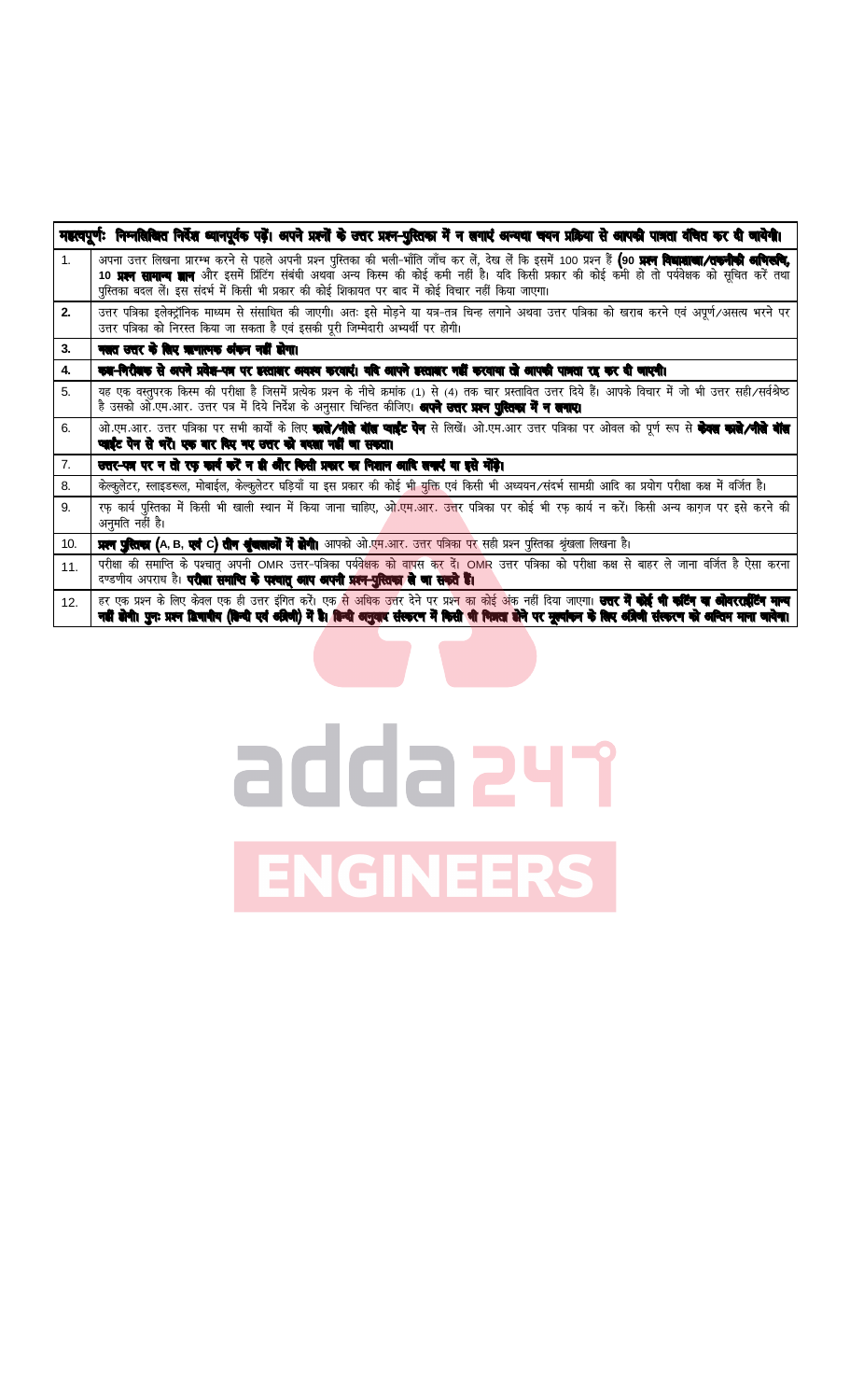#### **GENERAL AWARENESS**

| 1.  | S.D.R with reference to IMF stands for:                                                                                                                          | $\mathbf{1}$ . | IMF के संदर्ष में S.D.R का तात्पर्य हैः                                                                                                                      |
|-----|------------------------------------------------------------------------------------------------------------------------------------------------------------------|----------------|--------------------------------------------------------------------------------------------------------------------------------------------------------------|
|     | (1) Special Dollor Rights<br>(2) Special Drawing Rights<br>(3) Single Drawing Rights (4) Sunk Drawing Rights                                                     |                | (1) विशेष डॉलर अधिकार<br>(2) विशेष आहरण अधिकार<br>(3) एकल आहरण अधिकार<br>(4) डूबत आहरण अधिकार                                                                |
| 2.  | The hair of shaving brush clings together when<br>removed from water due to:                                                                                     | 2.             | पानी से डटाये जाने पर वाढ़ी बनाने वाले ब्रश्च के बाल आपस में किस<br>कारण विपक जाते हैं:                                                                      |
|     | (1) Surface tension<br>(2) Viscosity<br>(4) Friction<br>$(3)$ Elasticity                                                                                         |                | (1) पृष्ठीय तनाव<br>(2) श्यानता<br>(4) घर्षण<br>(3) प्रत्यास्थता                                                                                             |
| 3.  | Protein deficiency disease is known as:                                                                                                                          | 3.             | प्रोटीन अल्पता रोग कडलाता है:                                                                                                                                |
|     | (1) Kwashiorkar<br>(2) Cushing's disease<br>(3) Gaucher's disease<br>(4) None of the above                                                                       |                | (1) कवाशियोरकोर<br>(2) कुशिंग रोग<br>(4) उपर्युक्त में से कोई नहीं<br>(3) गौचर रोग                                                                           |
| 4.  | ASSERTION (A): The President of India can issue a<br>proclamation of emergency under Article 352(1) of<br>Constitution on the advice of the Prime Minister.      | 4.             | दृढ़ोक्ति (A): भारत के राष्ट्रपति, प्रवानमंत्री की सलाइ पर संविवान के<br>अनुच्छेद 352(1) के अधीन आपातकाल उद्धोषित कर सकते हैं।                               |
|     | REASON (R): Where a proclamation of emergency is in<br>operation, the President may suspend the operation of<br>all fundamental rights except Article 20 & 21 of |                | तर्क (R): जब आपातकाल की उद्योषणा पहले से सक्रिय हो, राष्ट्रपति<br>संविधान के अनुच्छेद 20 और 21 को छोड़कर सभी मूल अधिकारों का<br>प्रवालन निलंबित कर सकते हैं। |
|     | <b>Constitution.</b>                                                                                                                                             |                | (1) A तथा R - दोनों सही है और R, A का सही स्पष्टीकरण है<br>(2) A तथा R दोनों सही है लेकिन R, A का सही स्पष्टीकरण नहीं है                                     |
|     | (1) Both A and R are true and R is correct explanation of A<br>(2) Both A and R are true but R is not correct explanation of A                                   |                | $(3)$ A सही है लेकिन R मिथ्या है                                                                                                                             |
|     | $(3)$ A is true but R is false<br>(4) A is false but R is true                                                                                                   |                | (4) A मिथ्या है लेकिन R सही है                                                                                                                               |
| 5.  | The BRICS Bank would have its headquarter in?                                                                                                                    | 5.             | BRICS बैंक का मुख्यालय कहाँ होगा?                                                                                                                            |
|     | $(1)$ India<br>(2) Russia<br>(3) China<br>(4) South Africa                                                                                                       |                | $(1)$ भारत<br>(2) रूस<br>(4) दक्षिण अफ्रिका<br>(3) चीन                                                                                                       |
| 6.  | Who among the British Generals defeated Peshwa Baji<br>Rao II:                                                                                                   | 6.             | पेश्ववा बाजी राव द्वितीय को पराजित करने वाला बिट्रीश जनरल कौन थाः                                                                                            |
|     | (1) Outrum<br><b>Malcom</b><br>(3) Elphinstone<br>(4) Kitchener                                                                                                  |                | (1) औट्रम<br>(2) मैलकम<br>(3) एल्फिन्स्टोन<br>(4) किचेनर                                                                                                     |
| 7.  | Which of the following is the group of terrestrial 7.<br>planets within the solar system?                                                                        |                | सौर्य तंत्र के अर्न्तगत भूमध्यरेखा प्रझें का समूह निम्नलिखित में से<br>कौन-सा हैः                                                                            |
|     | (1) Mercury, Earth, Mars, Jupiter<br>(2) Mercury, Earth Venus, Jupiter                                                                                           |                | (1) बुध, पृथ्वी, मंगल, बृहस्पति<br>(2) बुध, पृथ्वी, शुक्र, बृहस्पति                                                                                          |
|     | (3) Mercury, Earth Mars, Saturn<br>(4) Mercury, Venus, Earth, Mars                                                                                               |                | (3) बुध, पृथ्वी, मंगल, शनि<br>(4) बुध, शुक्र, पृथ्वी, मंगल                                                                                                   |
| 8.  | Match the following (Item A to B)                                                                                                                                | 8.             | निम्नलिखित को सुमेलित करें (मद-A को मद-B से )।                                                                                                               |
|     | Item-A<br>Item–B                                                                                                                                                 |                | मद-A<br>मद-B                                                                                                                                                 |
|     | Revenue Deficit<br>1. Fiscal Deficit - Interest payments<br>А.<br>2. Total Expenditure - total receipts<br><b>Primary Deficit</b><br>В.                          |                | वित्तीय घाटा - ब्याज भुगतान<br>1.<br>A. आयगत घाटा<br>2. कुल व्यय - कुल प्राप्तियाँ<br>प्रधान घाटा<br>В.                                                      |
|     | 3. Budget Deficit- borrowings & other liabilities<br><b>Budget Deficit</b><br>C.<br><b>Fiscal Deficit</b><br>4. Revenue expenditure - Revenue receipts<br>D.     |                | 3. बजट घाटा - उधार एवं अन्य देयताएं<br>C.<br>बजट घाटा<br>वित्तीय घाटा<br>4. आयगत व्यय - आयगत प्राप्तियाँ<br>D.                                               |
|     | (1) A1, B2, C3, D4<br>(2) A4, B2, C3, D1<br>(4) A4, B1, C2, D3<br>(3) A2, B4, C1, D3                                                                             |                | (1) A1, B2, C3, D4<br>(2) A4, B2, C3, D1<br>(3) A2, B4, C1, D3<br>(4) A4, B1, C2, D3                                                                         |
| 9.  | Iron loses magnetic property at:                                                                                                                                 | 9.             | लोहा निम्न अवस्था में अपना चुंबकीय गुण खो देता है:                                                                                                           |
|     | $(2)$ 1000K<br>(1) Melting<br>(3) Curie point<br>(4) Boiling point                                                                                               |                | $(2)$ 1000K<br>$(1)$ गलन<br>(3) क्यूरी बिंदु<br>(4) क्वथनांक                                                                                                 |
| 10. | The characteristic smell of onion bulbs is due to:                                                                                                               |                | 10. प्याज कंद की विशेष महक किस कारण होती है:                                                                                                                 |
|     | (1) Bad odour of soil, where grown                                                                                                                               |                | मिट्टी की दुर्गन्ध जहाँ उगाया गया हो<br>(1)                                                                                                                  |
|     | (2) Sulphur compounds<br>(3) Sugar                                                                                                                               |                | सल्फर यौगिक<br>(2)<br>शर्करा<br>(3)                                                                                                                          |
|     | (4) Reserve carbo-hydrates                                                                                                                                       |                | संचित कार्बोहाईड्रेट्स<br>(4)                                                                                                                                |

**NBC10JNX8**  $[A-1]$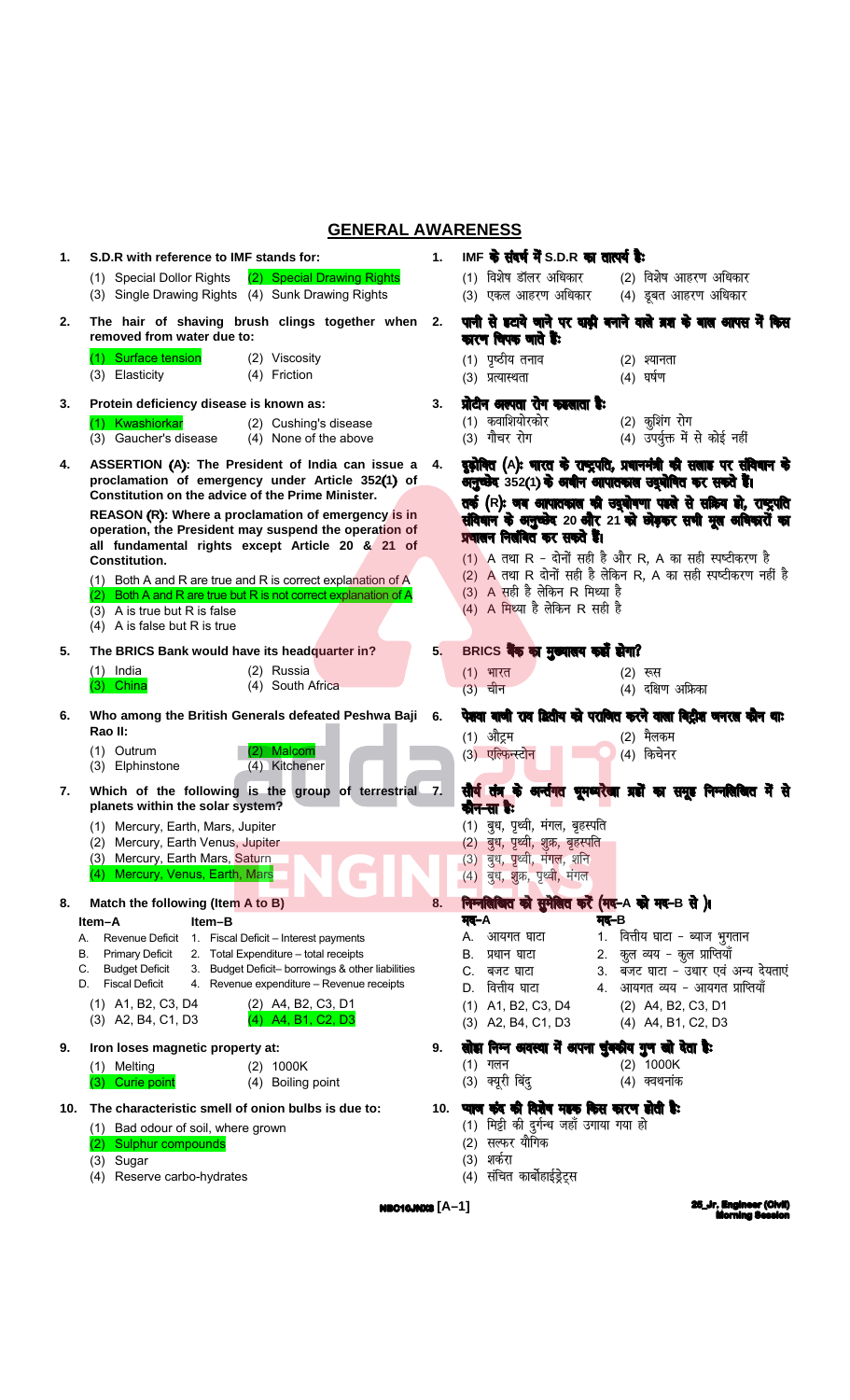#### **DISCIPLINE / TECHNICAL APTITUDE**

|     | 11. The losses are more in which type of flow                                                                                                                                                                       |     | 11. किस प्रकार के प्रवाह में क्षतियां अधिक होती हैं?                                                                                                                                                                                                                                                                 |
|-----|---------------------------------------------------------------------------------------------------------------------------------------------------------------------------------------------------------------------|-----|----------------------------------------------------------------------------------------------------------------------------------------------------------------------------------------------------------------------------------------------------------------------------------------------------------------------|
|     | (1) Laminar flow<br>(2) Transition flow<br>(3) Turbulent flow<br>(4) Critical flow                                                                                                                                  |     | (1) स्तरीय प्रवाह<br>(2) संक्रमण प्रवाह<br>(3) विक्षुब्ध प्रवाह<br>(4) क्रान्तिक प्रवाह                                                                                                                                                                                                                              |
|     | 12. The most common device for measuring discharge<br>through channels is<br>(1) Venturi flumes<br>(2) Current meter<br>(3) Pitot tube<br>(4) All of the above                                                      |     | 12. चैनलों के माध्यम से निस्सरण के मापने का सर्वाधिक आम उपकरण हैं:<br>(1) वेंटुरी नलिका<br>(2) धारा मीटर<br>(3) पिटो नलिका<br>(4) उपर्युक्त सभी                                                                                                                                                                      |
|     | 13. An open tank contains 1m deep water with 50cm depth<br>of oil of specific gravity 0.8 above it. The intensity of<br>pressure at the bottom of the tank                                                          |     | 13. एक खुली टंकी में एक मीटर गहरा पानी है और उसके ऊपर 50<br>सेंटीमीटर गहरा 0.8 विशिष्ट बनत्व का तेल है। टंकी की तली में वाब<br>की तीव्रता है:                                                                                                                                                                        |
|     | $(1)$ 4KN/m <sup>2</sup><br>(2) $10$ KN/m <sup>2</sup><br>$(3)$ 12KN/m <sup>2</sup><br>(4) $14$ KN/m <sup>2</sup>                                                                                                   |     | $(1)$ 4KN/m <sup>2</sup><br>(2) $10KN/m^2$<br>$(3)$ 12KN/m <sup>2</sup><br>(4) $14$ KN/m <sup>2</sup>                                                                                                                                                                                                                |
| 14. | In steady flow of a fluid, the total acceleration of any<br>fluid particle<br>(1) Can be zero<br>Is never zero<br>(2)<br>(3)<br>Is always zero<br>Is independent of coordinates<br>(4)                              | 14. | तरल के अपरिवर्ती प्रवाड में, किसी भी तरल कण का कुल त्वरणः<br>$(1)$ शून्य हो सकता है<br>(2) कभी भी न्यून नहीं हो सकता<br>(3) सदैव शून्य होता है<br>(4) निर्देशांकों से निरपेक्ष होता है                                                                                                                               |
|     | 15. The bending equation is<br>(1) $M/I = \sigma/y = E/R$<br>(2) $T/J = \tau / R = C/I$<br>(3) $M/Y = \sigma / I = E/R$<br>(4) None of the above                                                                    |     | 15. बंकन समीकरण है:<br>(1) $M/I = \sigma / y = E/R$<br>(2) $T/J = \tau / R = C/I$<br>(3) $M/Y = σ / l = E/R$<br>(4) उपर्युक्त में से कोई नहीं                                                                                                                                                                        |
|     | 16. The sequence of four stages of survey in a highway<br>alignment is<br>(1) Reconnaissance, map study, preliminary survey and<br>detailed survey                                                                  | 16. | महामार्ग सरेखण में सर्वेक्षण की चार अवस्थाओं का क्रम है:<br>(1) आवीक्षण, मानचित्र अध्ययन, प्रारंभिक सर्वेक्षण और विस्तृत सर्वेक्षण<br>(2) मानचित्र अध्ययन, आवीक्षण, प्रारंभिक सर्वेक्षण और विस्तृत सर्वेक्षण<br>(3 <mark>) मानचित्र अध्ययन</mark> , प्रारंभि <mark>क स</mark> र्वेक्षण, आवीक्षण और विस्तृत सर्वेक्षण |
|     | (2) Map study, reconnaissance, preliminary survey, and<br>detailed survey<br>(3) Map study, preliminary survey, reconnaissance, and<br>detailed survey<br>(4) Preliminary survey, map study, reconnaissance, and    |     | (4 <mark>) प्रारंभि</mark> क सर्वेक्षण, मानचित्र अध्ययन, आवीक्षण और विस्तृत<br>अध्ययन                                                                                                                                                                                                                                |
|     | detailed survey                                                                                                                                                                                                     |     |                                                                                                                                                                                                                                                                                                                      |
| 17. | In CBR test the value of CBR is calculated at<br>(1) 2.5mm penetration only<br>(2) 5.0mm penetration only<br>(3) 7.5mm penetration only<br>(4) Both 2.5mm and 5.0mm penetrations                                    |     | 17. CBR परीक्षण में CBR के मान की गणना निम्न पर की जाती है:<br>(1) केवल 2.5 mm अंतर्वेशन<br>(2) केवल 5.0 mm अंतर्वेशन<br>(3) केवल 7.5 mm अंतर्वेशन<br>(4) 2.5mm और 5.0mm अंनर्वेशन - दोनों                                                                                                                           |
|     | 18. A shallow foundation is defined as a foundation which<br>(1) has low bearing capacity<br>(2) has a depth of embedment less than its width<br>(3) is resting on the ground surface<br>(4) causes less settlement | 18. | एक खोखली नींव को ऐसी नींव के रूप में परिमाषित किया जाता है:<br>(1) जिसकी न्यून धारण क्षमता होती है<br>(2)  जिसके अंतःस्थापन की गहराई उसकी चौड़ाई से कम होती है<br>(3) जो भूतल पर टिकी होती है<br>(4) जो कम निषदन पैदा करती है                                                                                        |
|     | 19. A soil has a bulk density of 22KN/m <sup>3</sup> and water content<br>10% the dry density of soil is                                                                                                            |     | 19. एक मृदा का पुंज बनत्व 22KN/m <sup>3</sup> है और जलांश 10% है, मृदा का<br>शुष्क बनत्व है:                                                                                                                                                                                                                         |
|     | (1) 18.6 KN/m <sup>3</sup><br>(2) $22.0$ KN/m <sup>3</sup><br>$20.0$ KN/m <sup>3</sup><br>(4) 24.2 KN/m <sup>3</sup>                                                                                                |     | $(1)$ 18.6 KN/m <sup>3</sup><br>(2) $22.0$ KN/m <sup>3</sup><br>$(3)$ 20.0 KN/m <sup>3</sup><br>(4) 24.2 KN/m <sup>3</sup>                                                                                                                                                                                           |

MRC10JNNR [A-2]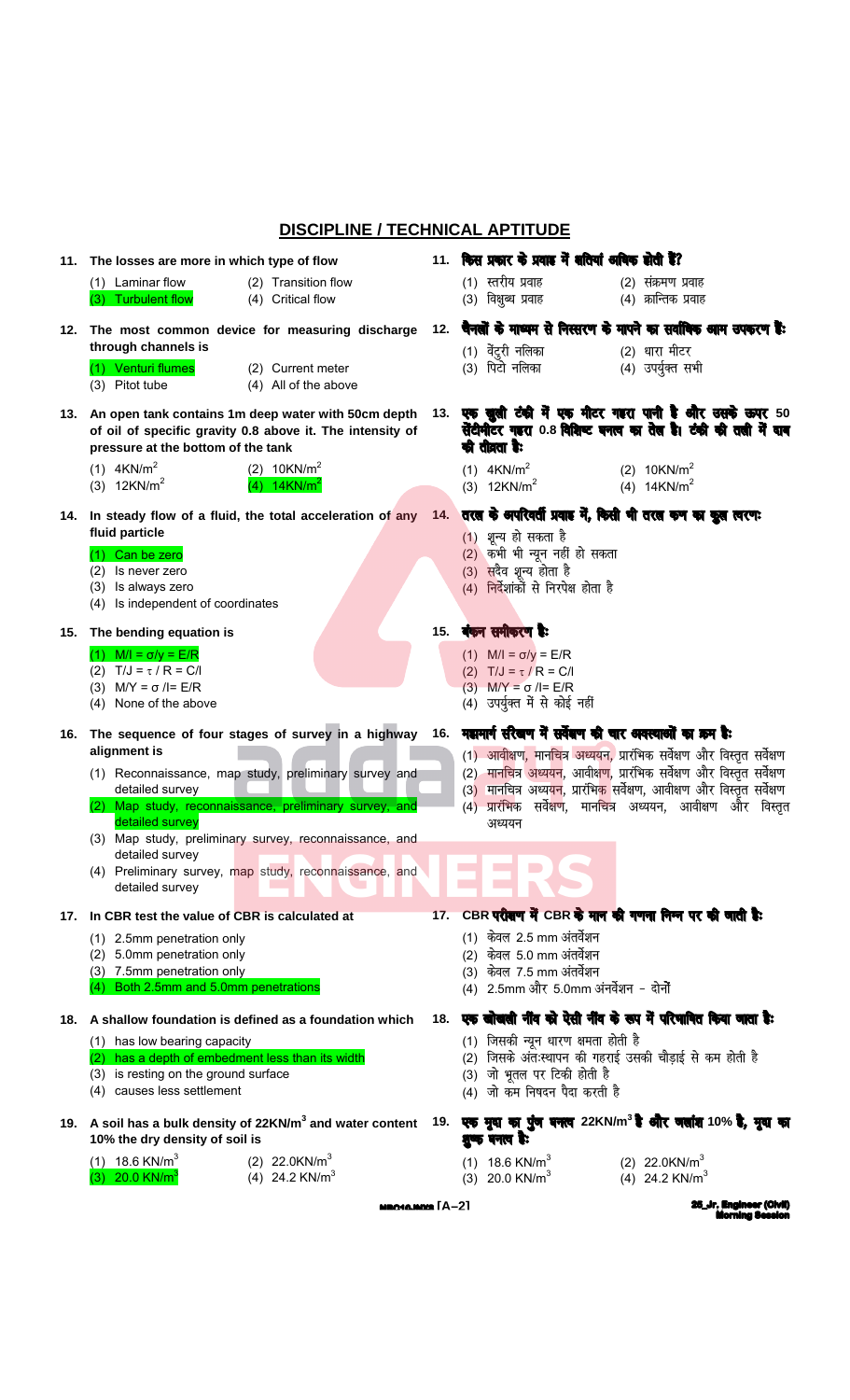|     | 20. When the plastic limit of a soil is greater than the<br>liquid limit, then the plasticity index is reported as                                                                                                         |     | 20. जब मृदा की सुषट्यता सीमा, व्रव सीमा से बढ़कर डोती है तो सुषट्यता<br>सुचकांक निम्नानुसार निर्दिष्ट किया जाता है:                                                                                                                            |
|-----|----------------------------------------------------------------------------------------------------------------------------------------------------------------------------------------------------------------------------|-----|------------------------------------------------------------------------------------------------------------------------------------------------------------------------------------------------------------------------------------------------|
|     | $(2)$ Zero<br>(1) Negative<br>$(3)$ Non - Plastic<br>$(4)$ 1                                                                                                                                                               |     | (1) नकारात्मक<br>(2) शून्य<br>(3) गैर-सुघट्र्य<br>$(4)$ 1                                                                                                                                                                                      |
|     | 21. For good bonding in brick masonry                                                                                                                                                                                      |     | 21. ईंट की विनाई में उत्तम जकड़ के लिए:                                                                                                                                                                                                        |
|     | (1) all bricks need not to be uniform in size<br>(2) bats must be used in alternate courses<br>(3) the vertical joint in alternate courses should fall in<br>plumb<br>(4) cement mortar used must have surkhi as assistive |     | (1) सभी ईंटें एक आकार की होनी जरूरी हैं<br>(2) एकांतर रदृदों में अद्धों का प्रयोग अवश्य किया जाना चाहिए<br>(3) एकांतर रद्दों में ऊपरी जोड़ साहुल पर होना चाहिए<br>(4) प्रयुक्त सीमेंट के मसाले में सहचारी के रूप में सुरखी अवश्य होनी<br>चाहिए |
| 22. | Weakest section is a fillet weld is                                                                                                                                                                                        |     | 22. फिलेट वेल्ड में सबसे कमजोर खण्ड होता है:                                                                                                                                                                                                   |
|     | throat of the fillet<br>(2) smaller side                                                                                                                                                                                   |     | (1) फिलेट का कंठ<br>(2) छोटी भुजा                                                                                                                                                                                                              |
|     | (3) side parallel to force                                                                                                                                                                                                 |     | (3) बल के समानांतर भुजा                                                                                                                                                                                                                        |
|     | (4) side perpendicular to force                                                                                                                                                                                            |     | $(4)$ बल के लंबवत भूजा                                                                                                                                                                                                                         |
|     | 23. The relationship between the radius of curvature R,<br>bending moment M and flexural rigidity El is given by                                                                                                           | 23. | क्क़ता R की त्रिज्या, बंकन आधूर्ण m और आनमनी दृढ़ता EI के बीच<br>का संबंध निम्न से ब्रात होता है:                                                                                                                                              |
|     | $(2)$ M = E/R<br>$(1)$ R= M/EI<br>$(3)$ EI = R/M<br>$(4) E = MI/R$                                                                                                                                                         |     | $(1)$ R= M/EI<br>$(2)$ M = E/R<br>$(3)$ EI = R/M<br>$(4) E = MI/R$                                                                                                                                                                             |
| 24. | The most commonly used admixture which prolongs<br>the setting and hardening time is                                                                                                                                       | 24. | जमाव और कठोरन समय को लंबा करने के लिए सर्वाधिक आमतौर पर<br>प्रयुक्त संमिश्रण हैः                                                                                                                                                               |
|     | (1) Gypsum                                                                                                                                                                                                                 |     | (1) जिप्सम                                                                                                                                                                                                                                     |
|     | (2) Calcium Chloride                                                                                                                                                                                                       |     | (2) कैल्सियम क्लोराइड                                                                                                                                                                                                                          |
|     | (3) Sodium Silicate<br>(4) all of the above                                                                                                                                                                                |     | (3) सोडियम सिलीकेट<br>(4) उपर्युक्त सभी                                                                                                                                                                                                        |
|     |                                                                                                                                                                                                                            |     |                                                                                                                                                                                                                                                |
|     | 25. The main reason for providing number of reinforcing<br>bars at a support in a simply supported beam is to<br>resist in that zone                                                                                       | 25. | सामान्यतः अवलम्बित शहतीर में टेक पर अनेक प्रबलन छड़ें लगाए जाने<br>का मुख्य कारण उस बेत्र में निम्न का प्रतिरोष करना है:                                                                                                                       |
|     | (1) Compressive stress                                                                                                                                                                                                     |     | (1) संपीडन प्रतिबल<br>(2) अपरूपण प्रतिबल                                                                                                                                                                                                       |
|     | (2) Shear stress                                                                                                                                                                                                           |     | (3) जकड़ प्रतिबल                                                                                                                                                                                                                               |
|     | (3) Bond Stress<br>(4) Tensile stress                                                                                                                                                                                      |     | (4) तनन प्रतिबल                                                                                                                                                                                                                                |
|     | 26. The minimum diameter of longitudinal bars in a 26. स्तंष में अनुदेर्घ छड़ों का न्यूनतम व्यास द्येता है:                                                                                                                |     |                                                                                                                                                                                                                                                |
|     | column is                                                                                                                                                                                                                  |     | $(1)$ 6mm<br>$(2)$ 8mm                                                                                                                                                                                                                         |
|     | $(1)$ 6mm<br>$(2)$ 8mm                                                                                                                                                                                                     |     | $(3)$ 12mm<br>$(4)$ 16mm                                                                                                                                                                                                                       |
|     | $(4)$ 16mm<br>$(3)$ 12mm                                                                                                                                                                                                   |     |                                                                                                                                                                                                                                                |
| 27. | The diameter of ties in a column should be                                                                                                                                                                                 |     | 27. स्तंभ में बंबनों का व्यास होना चाहिएः                                                                                                                                                                                                      |
|     | (1) More than or equal to one fourth diameter of main bar<br>(2) More than or equal to 5mm                                                                                                                                 |     | (1) मुख्य छड़ के व्यास के एक चौथाई से अधिक अथवा उसके बराबर<br>(2) 5mm से अधिक या उसके बराबर                                                                                                                                                    |
|     | (3) More than 5mm but less than one fourth diameter of                                                                                                                                                                     |     | (3) 5mm से अधिक लेकिन मुख्य छड़ के व्यास के एक चौथाई से कम                                                                                                                                                                                     |
|     | main bar<br>(4) More than 5mm and also more than one fourth                                                                                                                                                                |     | (4) 5mm से अधिक और साथ ही मुख्य छड़ के व्यास के एक चौथाई<br>से अधिक                                                                                                                                                                            |
|     | diameter of main bar                                                                                                                                                                                                       |     |                                                                                                                                                                                                                                                |
|     | 28. The load factors for live and dead load are taken<br>respectively as                                                                                                                                                   |     | 28. चल पार और अचल पार के लिए पार गुणन क्रमशः निम्नानुसार माने<br>जाते हैं:                                                                                                                                                                     |
|     | 2.2 and 1.5<br>$(1)$ 1.5 and 2.2                                                                                                                                                                                           |     | $(1)$ 1.5 तथा 2.2<br>$(2)$ 2.2 तथा 1.5                                                                                                                                                                                                         |
|     | $(3)$ 1.5 and 1.5<br>2.2 and 1.5                                                                                                                                                                                           |     | $(3)$ 1.5 तथा 1.5<br>(4) 2.2 तथा 1.5                                                                                                                                                                                                           |

**NBC10JNX8**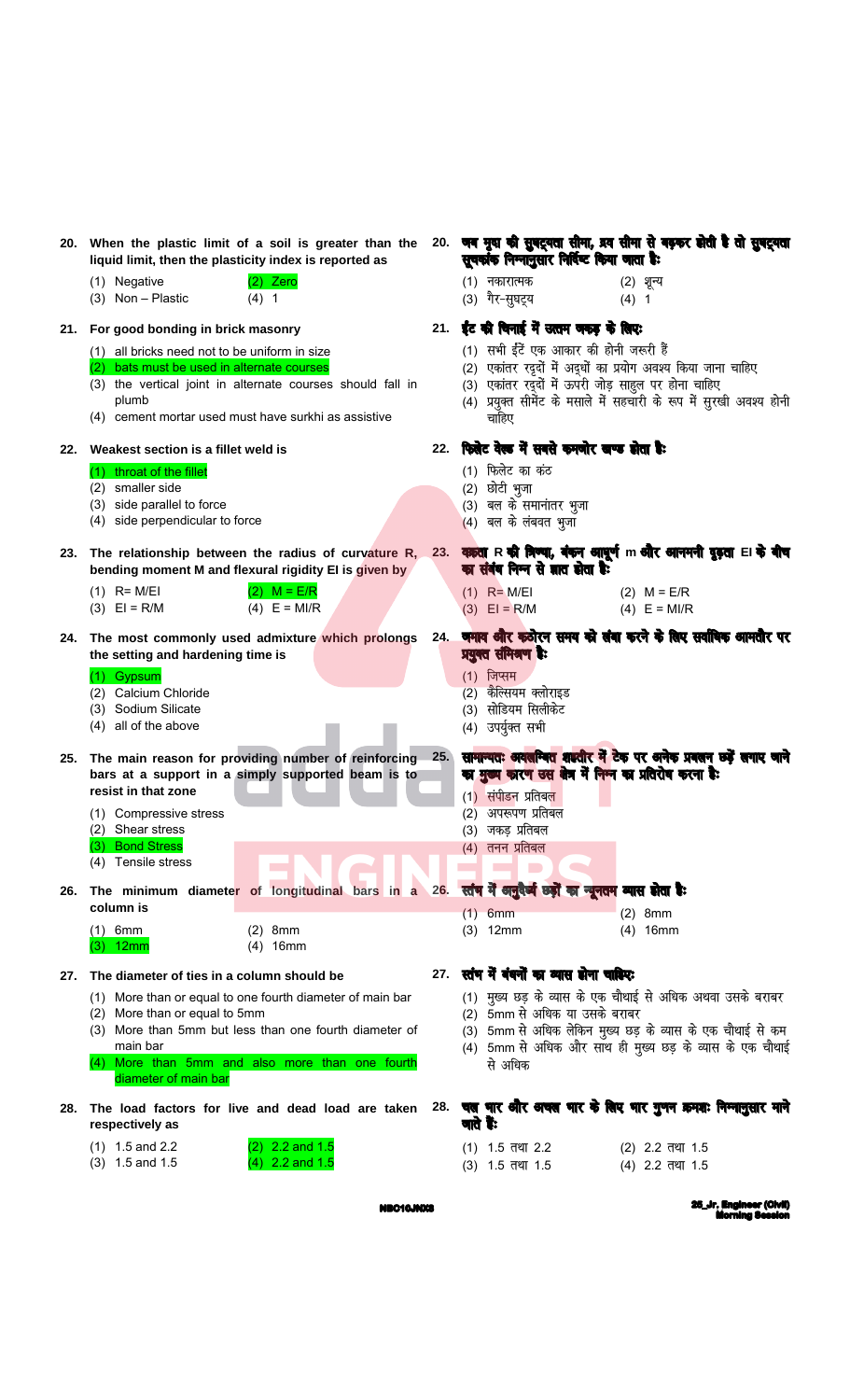|     | 29. The heat of hydration of cement can be reduced by                                                                                                                                                                                     |     | 29. सीमेंट के जलयोजन की ऊष्मा निम्न द्वारा घटाई जा सकती है:                                                                                                                                                                                           |
|-----|-------------------------------------------------------------------------------------------------------------------------------------------------------------------------------------------------------------------------------------------|-----|-------------------------------------------------------------------------------------------------------------------------------------------------------------------------------------------------------------------------------------------------------|
|     | (1) reduced the proportions of $C_2A$ and $C_3S$<br>(2) increasing the proportions of $C_3A$ and $C_3S$<br>(3) increasing the fineness of cement<br>$(4)$ both $(1)$ and $(3)$                                                            |     | (1) $C_2$ A तथा $C_3$ S के अनुपातों को घटाकर<br>(2) $C_3A$ तथा $C_3S$ के अनुपातों को घटाकर<br>(3) सीमेंट की सूक्ष्मता बढ़ाकर<br>(4) (1) और (3) - दोनों                                                                                                |
| 30. | The process of evaluating cost of construction of a<br>project is called                                                                                                                                                                  |     | 30. किसी परियोजना के निर्माण की लागत का मूल्यांकन करने की प्रक्रिया<br>कहलाती है:                                                                                                                                                                     |
|     | (1) Estimate<br>(2) rough cost<br>(4) workable cost<br>(3) actual cost                                                                                                                                                                    |     | (2) स्थूल लागत<br>(1) अनुमान<br>(3) वास्तविक लागत<br>(4) सुकार्य लागत                                                                                                                                                                                 |
| 31. | The useful part of liveable area of a building is known 31.<br>as<br>(1) carpet area<br>(2) circulation area<br>(3) horizontal circulation area<br>(4) plinth area                                                                        |     | किसी इमारत के रहने योग्य बेत्र का उपयोगी हिस्सा कहलाता है:<br>(1) फर्शी क्षेत्र<br>(2) परिसंचारी क्षेत्र<br>(3) समस्तरीय परिसंचारी क्षेत्र<br>(4) कुर्सी क्षेत्र                                                                                      |
| 32. | Weir may also be used to measure<br>(1) Velocity<br>(2) pressure<br>(3) discharge in a river or a channel<br>(4) kinetic energy                                                                                                           | 32. | वियर का प्रयोग निम्न मापने के लिए भी किया जा सकता है:<br>$(1)$ वेग<br>(2) दाब<br>(3) किसी नदी या चैनल में निस्सरण<br>(4)  गतिक ऊर्जा                                                                                                                  |
|     | 33. Workability of concrete can be improved by<br>(1) more sand<br>(2) more cement<br>(3) more fine aggregate<br>(4) all of the above                                                                                                     |     | 33. कंकरीट की सुकार्यता निम्न बारा बढ़ाई जा सकती है:<br>(1) और अधिक बालू<br>(2) और अधिक सीमेंट<br>(3) अधिक महीन मिलावा<br>(4) उपर्युक्त सभी                                                                                                           |
|     | 34. The weight of one cubic metre of R.C.C is<br>$(2)$ 1800kg<br>$(1)$ 1400kg<br>(3) 2100kg<br>$(4)$ 2400kg                                                                                                                               | 34. | R.C.C. के एक बनमीटर का मार होता है:<br>$(1)$ 1400kg<br>(2) 1800kg<br>$(3)$ 2100kg<br>(4) 2400kg                                                                                                                                                       |
|     | 35. The correct relationship between theoretical oxygen<br>demand (TOD), biochemical oxygen demand (BOD)<br>and, chemical oxygen demand (COD) is given by<br>(1) TOD> BOD>COD<br>(2) TOD> COD>BOD<br>(3) COD> BOD>TOD<br>(4) BOD> COD>TOD | 35. | <b>सैद्धांतिक आक्सीजन मांग</b> (TOD) <b>, जीव-रासायनिक आक्सीजन मांग</b><br>(BOD) तथा रासायनिक आक्सीजन मांग (COD) के बीच का संबंध<br>निम्न से प्राप्त होता है:<br>$(1)$ TOD > BOD > COD<br>TOD> COD>BOD<br>(2)<br>(3) COD> BOD>TOD<br>(4) BOD> COD>TOD |
| 36. | The bricks used for lining of furnaces are<br>(1) First class brick<br>(2) over burnt brick<br>(3) under burnt brick<br>(4) refractory brick                                                                                              | 36. | भट्रिटयों के अस्तर के लिए प्रयुक्त ईटे होती हैं:<br>(1) पहले दर्जे की ईंट<br>(2) चटवा ईंट<br>(3) अधजली ईंट<br>(4) उच्चतापसह ईंट                                                                                                                       |
| 37. | Cross staff is an instrument used for<br>(1) measuring horizontal angle<br>(2) setting out right angle<br>(3) measuring bearing of the lines<br>none of the above<br>(4)                                                                  |     | 37. क्रास स्टाफ एक ऐसा औजार होता है जिसका प्रयोग निम्न के लिए किया<br>नाता है:<br>(1) समस्तरीय कोण को मापना<br>समकोण की निशान बंदी<br>(2)<br>(3) रेखाओं के बेयरिंग मापना<br>(4) उपर्युक्त में से कोई नहीं                                             |

 $NBC10JNOS [A-4]$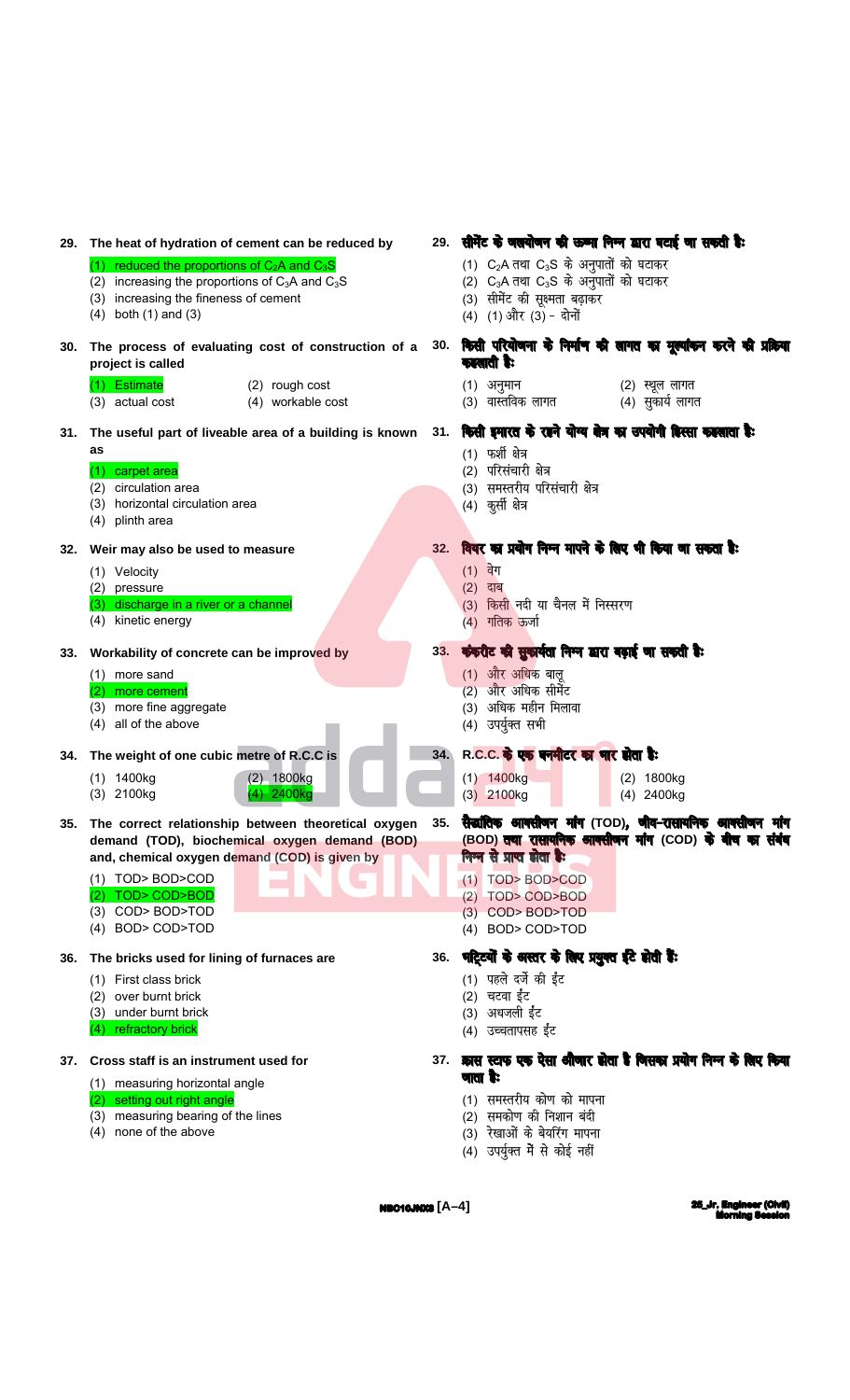- the curves is known as
	- (1) angle of friction
	- (2) angle of repose
	- (3) angle of banking
	- (4) none of these
- 39. A tensile test is performed on a round bar. After fracture it has been found that the diameter remains approximately same at fracture. The material under test was

| (1) mild steel   | $(2)$ cast iron |
|------------------|-----------------|
| (3) Wrought iron | $(4)$ copper    |

- 40. The moment of resistance of a balanced reinforced concrete beam is based on the stresses in
	- (1) steel only
	- (2) concrete only
	- (3) steel and concrete both
	- (4) none of these
- 41. In calculating the strength of a riveted joint in tearing, shearing and crushing, the
	- (1) actual diameter of rivet is used
	- (2) actual diameter of hole drilled for rivet is used
	- (3) mean diameter of hole drilled and rivet is used
	- (4) smaller of the rivet diameter and hole diameter is used

 $(2)$  poor lime

(4) hydraulic lime

42. The type of lime used in lime concrete is

- $(1)$  fat lime
- (3) slaked lime
- 43. Which of the following statement is wrong?
	- (1) The coarse sand produces a harsh and unworkable mix.
	- (2) An admixture cannot increase the workability of concrete without increasing water content.
	- (3) Salts of manganese cause a considerable reduction in the strength of concrete.
	- (4) all of the above
- 44. foundation is called
	- (1) ultimate tensile strength
	- (2) nominal strength
	- (3) ultimate bearing power
	- (4) ultimate compressive strength
- 45. The raft foundations are generally used when the required area of footing is
	- (1) more than one-fourth
	- (2) less than one-fourth
	- (3) more than one-half
	- (4) less than one-half
- 38. The slope on the road surface generally provided on 38. सड़क की सतह पर आमतौर पर वक़ों पर विया जाने वाला ढाल कालाता है:
	- (1) घर्षण का कोण
	- (2) विश्राम कोण
	- (3) तटबंधन कोण
	- (4) इनमें से कोई नहीं
	- एक गोल छह पर तनन परीक्षण किया जाता है। विभंजन के बाद यह  $39<sup>°</sup>$ पता चलता है कि विमंजन के समय व्यास लगभग उतना ही रहता है। परीक्षण के अवीन सामग्री थी:
		- (2) ढलवां लोहा (1) मृदु इस्पात
		- $(3)$  पिटवां लोहा  $(4)$  तांबा
	- एक संतुलित प्रतिबलित कंकरीट के शहतीर का प्रतिरोध-आधूर्ण निम्न में **40** प्रतिवर्तो पर आवारित होता है:
		- (1) केवल इस्पात
		- (2) केवल कंकरीट
		- (3) इस्पात और कंकरीट-दोनों
		- (4) इनमें से कोई नहीं
	- विवारण, अपरूपण और संदलन में रिवेटित जोड़ के सामर्थ्य की गणना  $41.$ करने में:
		- (1) रिवेट के वास्तविक व्यास का प्रयोग किया जाता है
		- (2) रिवेट के लिए बेधित छिद्र के वास्तविक व्यास का प्रयोग किया जाता है
		- (3) वेधित छिद्र और रिवेट के माध्य व्यास का प्रयोग किया जाता है
		- रिवेट व्यास तथा छिद्र व्यास में से जो भी छोटा हो, उसका प्रयोग  $(4)$ किया जाता है

#### 42. चूना कंकरीट में प्रयुक्त चूने की किस्म होती है:

- (1) शुद्ध चूना (2) निवल चूना (4) जलीय चुना (3) बुझा चूना
- निम्न में से कौन-सा कथन गलत है? 43
	- (1) मोटी बालु एक कठोर और असाध्य मसाला पैदा करती है
	- (2) एक सम्मिश्रण, जलांश को बढ़ाए बिना कंकरीट की सुकार्यता नहीं बढा सकता
	- (3) मैंगनीज के लवण कंकरीट के सामर्थ्य में बहुत कमी ला देते हैं
	- (4) उपर्युक्त सभी

The minimum load which will cause failure of a 44. **जो न्यूनतम पार नींव का पंजन पैदा करेगा, वह कहताता है:** 

- (1) चरम तनन सामर्थ्य
- (2) नामीय सामर्थ्य
- (3) चरम धारक सामर्थ्य
- (4) चरम संपीडन सामर्थ्य
- रैफ्ट नीवों का प्रयोग आमतौर पर तब किया जाता है जब पाद (फूर्टिंग) 45. का अपेबित बेत्र हो:
	- (1) एक चौथाई से अधिक
	- (2) एक चौथाई से कम
	- (3) आधे से अधिक
	- (4) आधे से कम

**26\_Jr. Engineer**<br>Morning **8** r (Ch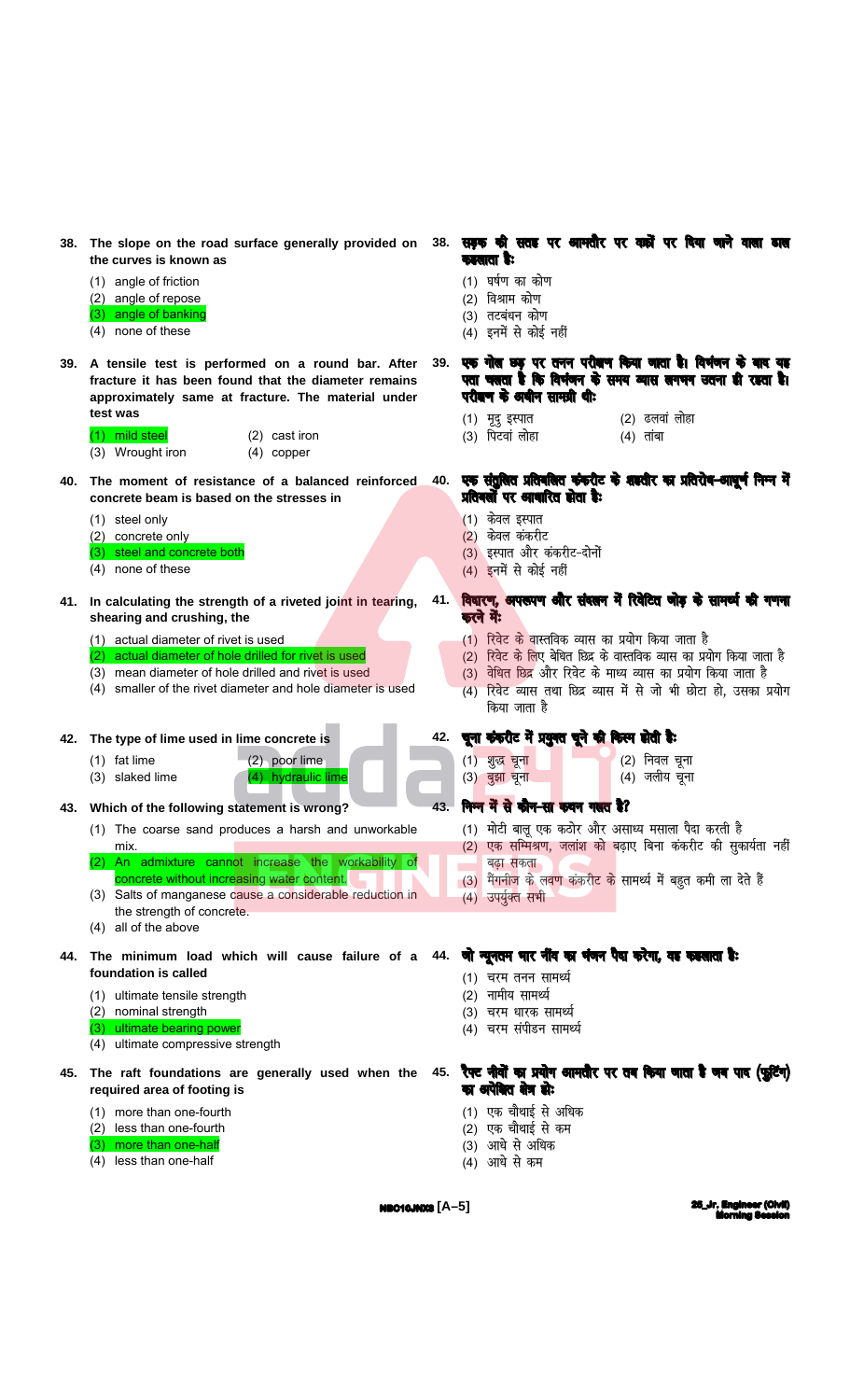46. The minimum depth of foundation for the load bearing wall of a building is restricted to

| (1) 600 mm | $(2)$ 700 mm |
|------------|--------------|
|            |              |

 $(3)$  800 mm  $(4)$  900 mm

#### 47. Which of the following statement is wrong?

- (1) In English bond, vertical joints in the header courses come over each other and vertical joints in the stretcher courses are also in the same line.
- (2) In English bond, the header course should start with a queen closer.
- (3) In Flemish bond, the alternate headeers of each course are centrally supported over the strechers in the course below.
- (4) In Flemish bond, every alternate course starts with a header at the corner.
- 48. The rectangular beam 'A' has length I, width b and depth d. Another beam 'B' has the same length and width but depth is double that of 'A'. The elastic strength of beam B will be
	- $(1)$  same (2) double (3) four times (4) six times
- 49. A singly reinforced concrete beam of 25 cm width and 70 cm effective depth is provided with 18.75 cm<sup>2</sup> steel. If the modular ratio  $(m)$  is 15, the depth of the neutral axis, is

| $(1)$ 20 cm | $(2)$ 25 cm |
|-------------|-------------|
| $(3)$ 30 cm | $(4)$ 35 cm |

- 50. As the percentage of steel increases
	- (1) Depth of neutral axis decreases
	- (2) Depth of neutral axis increases (3) Lever arm increases
	- (4) Lever arm decreases
- 51. The thickness of base slab of a retaining wall generally 51. प्रतिषारक बीवार के आवारी स्तैव को आमतौर पर प्रदान की जाने वाली provided, is
	- (1) One half of the width of the stem at the bottom
	- (2) One-third of the width of the stem at the bottom
	- (3) One fourth of the width of the stem at the bottom
	- (4) Width of the stem at the bottom
- 52. A short column 20cm x 20cm in section is reinforced with 4 bars whose area of cross section is 20 sq. cm. If permissible compressive stresses in concrete and steel are 40 kg/cm<sup>2</sup> and 300 kg/cm<sup>2</sup>, the Safe load on the column, should not exceed

| $(1)$ 4,120 kg   | $(2)$ 41,200 kg   |
|------------------|-------------------|
| $(3)$ 412,000 kg | (4) None of these |

- 53. The curvature of the earth is taken into consideration if 53. the limit of survey is
	- (1) 50 to 100  $km^2$ (2) 100 to 200  $km^2$ (3) 200 to 250  $km^2$ (4) more than 250  $km^2$
- 46. इमारत की भारवाही बीवार के लिए नींव की न्यूनतम गहराई निम्न तक होनी चाहिए:
	- $(1)$  600 mm  $(2)$  700 mm
	- $(3)$  800 mm  $(4)$  900 mm
- 47. निम्न में से कौनसा कथन गलत है?
	- (1) अंग्रेजी चाल में तोडा रददों में ऊर्ध्वाधर जोड एक-दसरे पर आ जाते हैं और स्ट्रेचर रद्दों के ऊर्ध्वाधर जोड़ उसी रेखा में रहते हैं
	- (2) अंग्रेजी चाल में तोड़ा रदुदा, अद्धा तोड़े से शुरू होना चाहिए
	- (3) फ्लेमिश चाल में प्रत्येक रददे के एकांतर तोड़ा नीचे के रददे में स्ट्रेचरों के ऊपर केन्द्रीय रूप से अवलम्बित होते हैं
	- (4) फ्लेमिश चाल में प्रत्येक एकांतर रद्दा कोने में एक तोड़े से शुरू होता है
- एक आयताकार शहतीर 'A' की लंबाई I, चौड़ाई b और गहराई d है। 48. एक अन्य शहतीर 'B' की भी लंबाई और चौड़ाई तो वही है किंतु गहराई A से दुगुनी है। शहतीर B का प्रत्यास्य सामर्थ्य होगाः
	- (1) वही (2) दुगुना
	- (3) चार गुना  $(4)$   $\overline{8}$ : गना
- एक एकत रूप से प्रतिबलित कंकरीट के शहतीर की चौड़ाई 25 cm 49 और प्रभावी गडराई 70 cm है, उसे 18.75 cm<sup>2</sup> इस्पात प्रदान किया जाता है। यदि माड्यूलर अनुपात (m) 15 है तो उदासीन अब की गहराई है:

| $(1)$ 20 cm | $(2)$ 25 cm |
|-------------|-------------|
| $(3)$ 30 cm | $(4)$ 35 cm |

- जैसे-जैसे इस्पात की प्रतिशतता बढ़ती है:
	- (1) उदासीन अक्ष की गहराई घटती है
	- (2) उदासीन अक्ष की गहराई बढ़ती है
	- (3) उत्तोलक भुजा बढ़ती है
	- (4) उत्तोलक भुजा घटती है
- मोटाई होती है:
	- (1) तली पर ऊर्ध्व पटट की चौड़ाई से आधी
	- (2) तली पर ऊर्ध्व पटंट की चौडाई से एक तिहाई
	- (3) तली पर ऊर्ध्व पट्ट की चौड़ाई से एक चौथाई
- (4) तली पर ऊर्ध्व पट्ट की चौडाई
- खण्ड में 20cm x 20cm के एक छोटे से स्तंष के 4 छड़ों से, जिनकी  $52<sub>1</sub>$ अनुप्रस्थ-काट का बेत्रफल 20 वर्ग सेंटीमीटर है प्रतिबलित किया जाता है। यदि कंकरीट और इस्पात में अनुमत्य संपीड्य प्रतिबल हैं 40 kg/cm<sup>2</sup> and 300 kg/cm<sup>2</sup> तो स्तंप पर सुरक्षित भार निम्न से अधिक नहीं होना चाहिए:
	- $(1)$  4,120 kg (2) 41,200 kg  $(3)$  412,000 kg (4) इनमें से कोई नहीं
	- पूष्वी की वक्रता पर विचार किया जाता है यदि सर्वेश्वण की सीमा निम्नानुसार होः
		- (1) 50 से 100 km<sup>2</sup> तक (2) 100 से 200 km<sup>2</sup> तक
		- (3) 200 से 250 km<sup>2</sup> तक (4) 250 km<sup>2</sup> से अधिक

**MBAJA IN** 

r (Civil) 26 Jr. Enair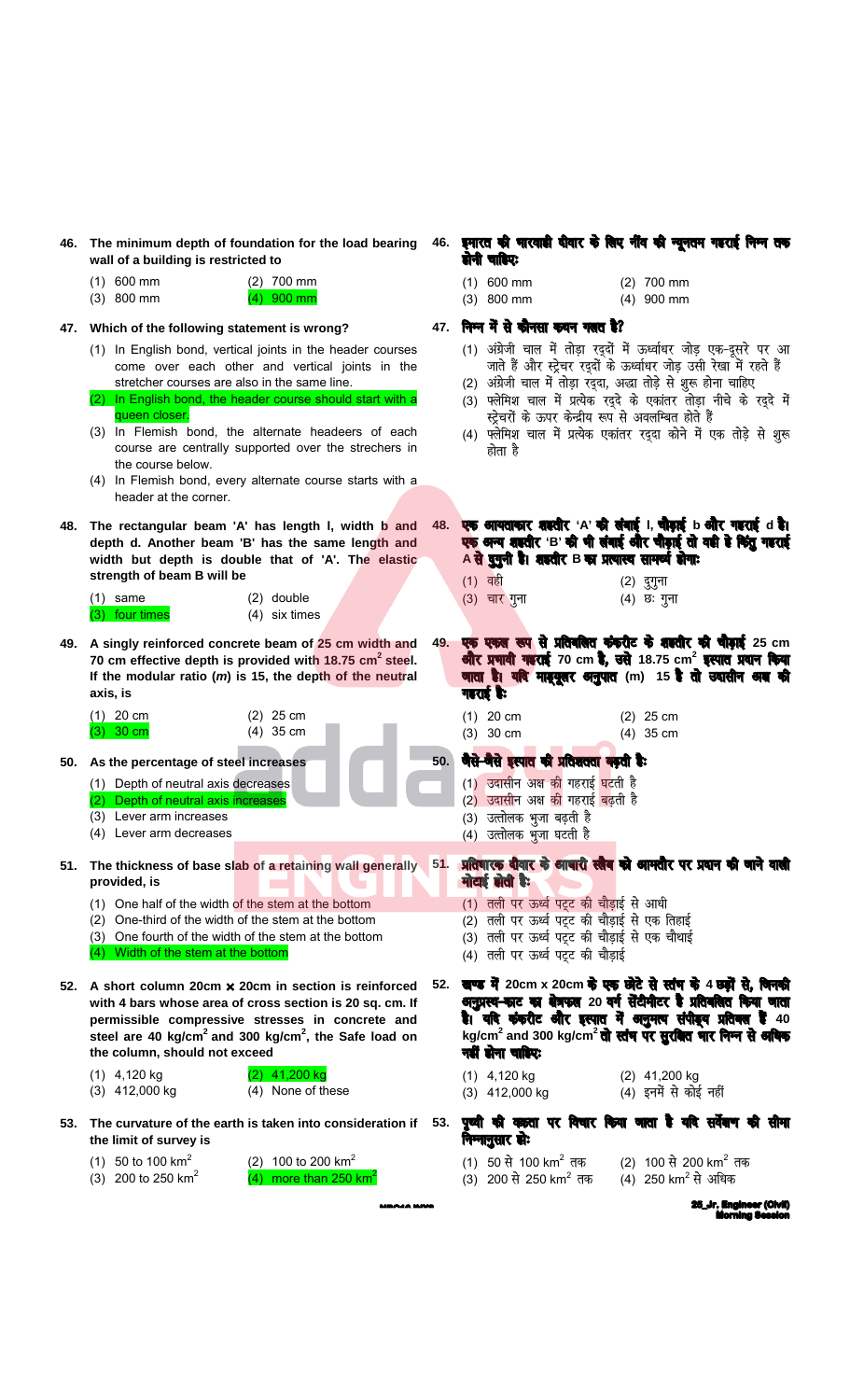54. A line joining some fixed points on the main survey lines, is called a

#### (1) check line

#### $(2)$  tie line

- (3) base line
- (4) none of these
- 55. In a Quadrantal system, the bearing of a line is measured
	- (1) always clockwise from the south point of the reference meridian towards the line right round the circle
	- (2) clockwise or anticlockwise from the east or west whichever is nearer the line towards north or south
	- (3) clockwise or anticlockwise from the north or south whichever is nearer the line towards east or west
	- (4) none of the above
- 56. A deflection angle in a traverse is equal to the

#### (1) difference between the included angle and 180°

- (2) difference between 360° and the included angle
- (3) sum of the included angle and 180°
- (4) none of the above
- 57. To the sum of the first and last ordinates, add twice the sum of the intermediate ordinates. The total sum thus obtained is multiplied by the common distance between the ordinates. One-half of this product gives the required area. This rule of finding the area is called
	- (1) mid-ordinate rule
	- (2) trapezoidal rule
	- (3) average ordinate rule
	- (4) Simpson's rule
- 58. A groyne with a curved head is known as

#### (1) hockey groyne

- (2) burma groyne
- (3) denehy groyne
- (4) Horse shoe groyne
- 59. When a cylindrical vessel, containing some liquid, is rotated about its vertical axis, the liquid surface is depressed down at the axis of its rotation and rises up near the walls of the vessel on all sides. This type of flow is known as
	- (1) steady flow
	- (2) turbulent flow
	- (3) vortex flow
	- (4) uniform flow
- 60. The ratio of quantity of liquid discharged per second from the pump to the quantity of liquid passing per second through the impeller is known as
	- (1) manometric efficiency
	- (2) mechanical efficiency
	- (3) overall efficiency
	- (4) volumetric efficiency
- 54. मुख्य सर्वेश्वण रेखाओं पर करीपय नियत बिंदुओं को जोड़ने वाली रेखा कडलाती है:
	- (1) जांच रेखा
	- (2) सहायक रेखा
	- (3) आधार रेखा
	- (4) इनमें से कोई नहीं

#### वृत्तपादीय तंत्र में रेखा का विक्कमान मापा जाता है: 55.

- (1) वत्त को चारों ओर से घेरने वाली रेखा की तरफ निर्देश याम्योत्तर के दक्षिण बिंदु से सदैव दक्षिणावर्त
- (2) पूर्व या पश्चिम से, इनमें से जो भी उत्तर या दक्षिण की तरफ रेखा के निकट हो दक्षिणावर्त या वामावर्त
- (3) उत्तर या दक्षिण से, इनमें से जो भी पूर्व या पश्चिम की तरफ रेखा के निकट हो, दक्षिणावर्त या वामावर्त
- (4) उपर्युक्त में से कोई नहीं

#### 56. चंक्रम में एक विश्वेप कोण निम्न के बराबर होता है:

- $(1)$  समावेशित कोण तथा 180° के बीच का अंतर
- $(2)$  360° तथा समावेशित कोण के बीच का अंतर
- $(3)$  समावेशित कोण और 180° का योग
- (4) उपर्युक्त में से कोई नहीं
- पहली और अंतिम कोटियों के योग में मध्यवर्ती कोटियों के योग का 57. बुगुना जोड़ें। इस प्रकार प्राप्त कुल योग को कोटियों के बीच सामान्य दूरी<br>से गुणा करें। इस गुणनफल का आवा अपेक्षित बेत्रफल प्रदान करता है। बेत्रफल पता लगाने का यह नियम कहलाता है:
	- (1) मध्यकोटिक नियम
	- (2) समलम्बाकार नियम
	- (3) औसत कोटिक नियम
	- (4) सिम्पसन नियम

#### वक शीर्ष से युक्त प्रायन कहलाती है:

- (1) हाकी ग्रायन
- (2) बर्मा ग्रायन
- (3) डैन्हे ग्रायन
- $(4)$  नालवक्र ग्रायन
- जब किसी तरल युक्त बेलनाकार पात्र को उसकी ऊर्ध्वाघर अक्ष के चारों ओर मुमाया जाता है, तरल की सतह इसके घूर्णन की अब पर नीचे की ओर चली जाती है और सभी विज्ञाओं में पात्र की वीवारों के निकट ऊपर की तरफ उठ जाती है। इस तरह के प्रवाह को कहा जाता है:
- (1) धीर प्रवाह

59.

- (2) विक्षुब्ध प्रवाह
- (3) बद्ध प्रवाह
- (4) एकसमान प्रवाह
- प्रणोदक के माध्यम से प्रति सेकंड गुजरने वाले तरल की मात्रा के प्रति 60. पंप से प्रति सेकंड निष्पादित होने वाले तरल की मात्रा का अनुपात कडलाता है:
	- (1) दाबांतरीय दक्षता
	- (2) यांत्रिक दक्षता
	- (3) समग्र दक्षता
	- (4) आयतनिक दक्षता

**NBC10JNX8 [A-7]** 

**26\_Jr. Engineer**<br>Morning **8** r (Clv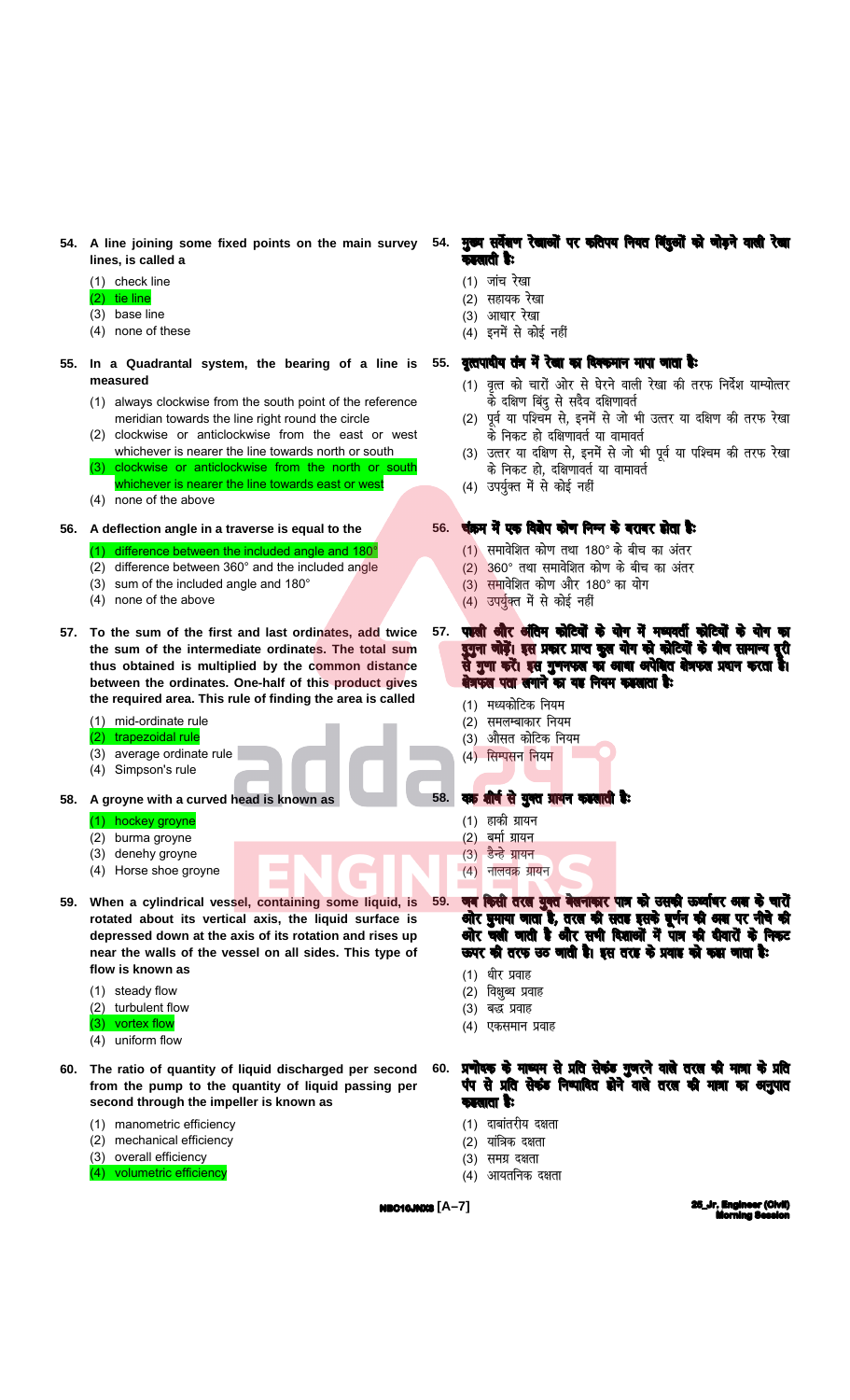|     | 61. Granite is an example of                                                                                                                                                                                                                           |     | 61. ग्रेनाइट निम्न का एक उदाहरण है:                                                                                                                                                                                                                 |
|-----|--------------------------------------------------------------------------------------------------------------------------------------------------------------------------------------------------------------------------------------------------------|-----|-----------------------------------------------------------------------------------------------------------------------------------------------------------------------------------------------------------------------------------------------------|
|     | (1) aqueous rocks<br>(2) sedimentary rocks<br>(3) metamorphic rocks<br>(4) igneous rocks                                                                                                                                                               |     | (1) जलीय चट्टानें<br>(2) अवसादी चट्टानें<br>(3) कायांतरित चट्टानें<br>(4) आग्नेय चट्टानें                                                                                                                                                           |
|     | 62. The commonly used lime for works under water or in<br>damp situations is<br>$(1)$ fat lime<br>(2) lean lime<br>(3) feebly hydraulic lime<br>(4) eminently hydraulic lime                                                                           | 62. | जल के अधीन अथवा आर्द्र स्थितियों में निर्माण कार्यों के लिए आमतौर<br>पर प्रयुक्त चूना सेता हैः<br>(1) शुद्ध चूना<br>(2) निबल चूना<br>(3) दुर्बल जलीय चूना<br>(4) प्रबल जलीय चूना                                                                    |
|     | 63. The workability of cement concrete can be improved<br>by<br>(1) increasing the quantity of cement<br>(2) increasing the proportion of coarse aggregate<br>(3) increasing the quantity of sand<br>(4) all of the above                              |     | 63. सीमेंट कंकरीट की सुकार्यता में निम्न डारा सुवार लाया जा सकता है:<br>(1) सीमेंट की मात्रा बढ़ाकर<br>(2) स्थूल मिलावे का अनुपात बढ़ाकर<br>(3) बालू की मात्रा बढ़ाकर<br>(4) उपर्युक्त सभी                                                          |
|     | 64. When in the pervious strata, the surface of water<br>surrounding the well is at atmospheric pressure, the<br>well is known as<br>(1) gravity well<br>(2) artesian well<br>(3) open well<br>(4) deep well                                           | 64. | जब पिछले स्तर में, कूप के चारों ओर जल की सतह वायुमण्डलीय वाब<br>पर है तो ऐसे कूप को कहा जाता है:<br>(1) गुरुत्वीय कूप<br>(2) बुम्ब कूप<br>(3) मुक्त कूप<br>(4) गहरा कूप                                                                             |
| 65. | The growth of population may be conveniently<br>represented by<br>(1) semi-logarithmic curve<br>(2) logistic curve<br>(3) straight line curve<br>(4) all of these                                                                                      |     | 65. जनसंख्या की वृद्धि निम्न द्वारा सुविषापूर्वक व्यक्त की जा सकती है:<br>(1) अर्द्ध-लघुगणकीय वक्र<br>(2) वृद्धिघाती वक्र<br>(3) सीधी रेखा वक्र<br>(4) ये सभी                                                                                       |
| 66. | The presence of calcium and magnesium chloride in<br>water causes<br>(1) softening<br>(2) bad taste<br>(3) hardness<br>(4) turbidity                                                                                                                   |     | 66. पानी में कैल्शियम और मैग्नीशियम क्लोराइड की मौजूदगी पैदा करती है:<br>(1) नरम<br>(2) बुरा स्वाद<br>(3) कठोरता<br>(4) आविलता                                                                                                                      |
|     | 67. B-coli or E-coli are harmless organisms but their<br>presence in water indicates the<br>presence of pathogenic bacteria<br>(2) absence of pathogenic bacteria<br>(3) presence of non-pathogenic bacteria<br>(4) absence of non-pathogenic bacteria | 67. | B-coli अथवा E-coli अनिष्ट-शुन्य जीव हैं लेकिन पानी में उनकी<br>मौजूदगी निम्न की परिचायक है:<br>(1) रोगजनक जीवाणुओं की मौजूदगी<br>(2) रोगजनक जीवाणुओं की गैर-मौजूदगी<br>(3) गैर-रोगजनक जीवाणुओं की मौजूदगी<br>(4) गैर-रोगजनक जीवाणुओं की गैर-मौजूदगी |
|     | 68. The ratio of the unit weight of soil solids to that of<br>water is called<br>(1) void ratio<br>(2) porosity<br>(3) specific gravity<br>(4) degree of saturation                                                                                    | 68. | जल के इकाई भार के प्रति मूवा ठोसों के इकाई भार का अनुपात<br>कस्लाता है:<br>(1) रिक्ति अनुपात<br>(2) सरंध्रता<br>(3) विशिष्ट घनत्व<br>(4) संतृप्ति की मात्रा                                                                                         |

**NBC10JNX8**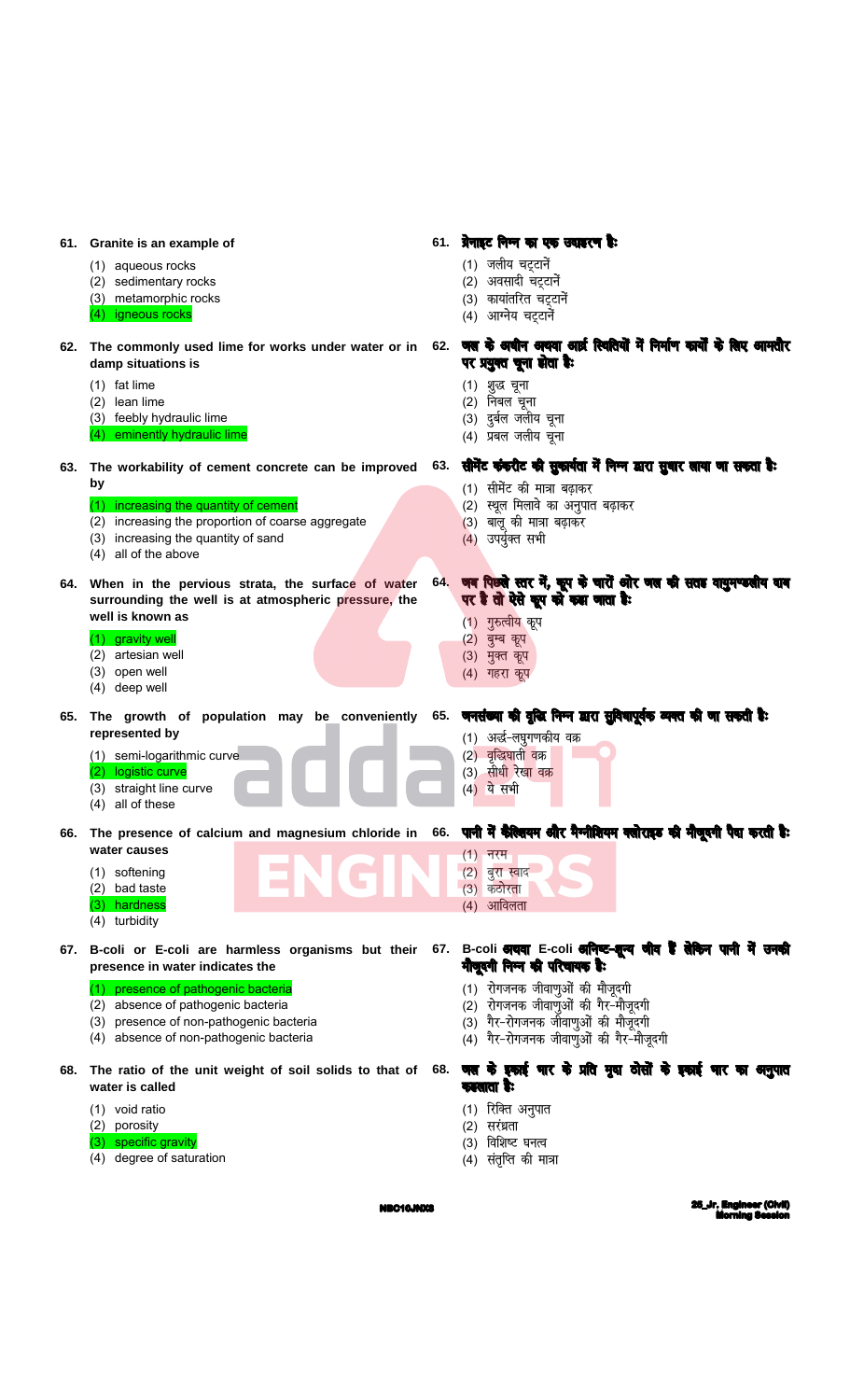|     | 69. Which of the following gives the correct decreasing<br>order of the densities of a soil sample?<br>(1) Saturated, submerged, wet, dry<br>(2) Saturated, wet, submerged, dry<br>(3) Saturated, wet, dry, submerged<br>(4) Wet, saturated, submerged, dry |     | 69. निम्न में से कौन मूवा के नमूने के घनत्व का सही अवरोही क्रम प्रवान<br>करता है?<br>(1) संतृप्त, निमज्जित, गीला, शुष्क<br>(2) संतृप्त, गीला, निमज्जित, शुष्क<br>(3) संतृप्त, गीला, शुष्क, निमज्जित<br>(4) गीला, संतृप्त, निमज्जित, शुष्क |
|-----|-------------------------------------------------------------------------------------------------------------------------------------------------------------------------------------------------------------------------------------------------------------|-----|-------------------------------------------------------------------------------------------------------------------------------------------------------------------------------------------------------------------------------------------|
| 70. | The maximum water content of a saturated soil at<br>which a reduction in its moisture does not cause a<br>decrease in volume of the soil, is called<br>(1) liquid limit<br>plastic limit<br>(2)<br>(3) elastic limit<br>(4) shrinkage limit                 | 70. | संतूप्त मूवा का अविकतम जलांश जिस पर इसकी आर्वता में कोई कमी<br>मूवा के आयतन में कोई कमी नहीं लाती, कहलाता है:<br>(1) द्रव सीमा<br>(2) सुघट्यता सीमा<br>(3) प्रत्यास्थ सीमा<br>(4) संकुचन सीमा                                             |
|     | 71. When the water table is close to the ground surface,<br>the bearing capacity of a soil is reduced to<br>(1) one-fourth<br>(2) one-half<br>(3) two-third<br>(4) three-fourth                                                                             |     | 71. जब भौम जलस्तर भूतल के निकट पहुंच जाता है, मूवा की बारक क्षमता<br>निम्नानुसार घट जाती है:<br>$(1)$ एक चौथाई<br>(2) आधी<br>(3) दो तिहाई<br>(4) तीन चौथाई                                                                                |
| 72. | Slump test for concrete is carried out, to determine<br>(1) Strength<br>(2) Durability<br>(3) Water content<br>workability<br>(4)                                                                                                                           |     | 72. कंकरीट के लिए अवपात परीक्षण निम्न का निर्वारण करने के लिए किया<br>जाता है:<br>(1) सामर्थ्य<br>(2) टिकाऊपन<br>$(3)$ जलांश<br>(4) सुकार्यता                                                                                             |
|     | 73. Angles of 45° with a chain line may be set out with<br>(1) Optical square<br>(2) French square<br>(3) open cross staff<br>(4) prismatic square                                                                                                          | 73. | श्रृंखला रेखा सहित 45° के कोण निम्न से बनाए जा सकते हैं:<br>(1) प्रकाशकीय समकोण दर्शी यंत्र<br>(2) फ्रैंच स्क्वेयर<br>(3) मुक्त क्रास स्टाफ<br>समपार्श्वीय स्क्वेयर<br>(4)                                                                |
|     | 74. Simple bending equation is<br>Y<br>(3)                                                                                                                                                                                                                  |     | 74. सरल बंकन समीकरण है:<br>(4) $\frac{1}{M} = \frac{E}{R} = \frac{F}{V}$<br>(3)                                                                                                                                                           |
|     | 75. The slenderness ratio of a beam of square cross-<br>section of 20 cm side and 500 cm long is,<br>$(1)$ 76.66<br>86.66<br>(2)<br>$(3)$ 96.66<br>$(4)$ 66.66                                                                                              | 75. | एक शहरीर जिसकी अनुप्रस्थकाट 20 cm पुजा है और जो 500 cm<br>लंबा है, उसका तनुता अनुपात है:<br>$(1)$ 76.66<br>$(2)$ 86.66<br>$(3)$ 96.66<br>$(4)$ 66.66                                                                                      |
|     | 76. The length of a column, having a uniform circular<br>cross- section of 7.5 cm diameter and whose ends are<br>hinged, is 5 m. If the value of E for the material is 2100                                                                                 | 76. | एक स्तं <b>म जिसकी 7.5 cm व्यास की एकसमान वृत्ताकार अनुप्रस्वकाट है</b><br>और जिसके छोर हिंजित है, उसकी लंबाई 5 m है। यदि सामग्री के लिए<br>E का मान 2100 टन/cm <sup>2</sup> है तो अनुमत्य क्षय भार होगाः                                 |

- cross- section of 7.5 cm diameter and whose ends are hinged, is 5 m. If the value of E for the material is 2100 tonnes /  $cm<sup>2</sup>$ , the permissible crippling load will be
	- $(1)$  1.28 Tonnes  $(2)$  12.88 tonnes  $(3)$  120 tonne
	- $(4)$  128 tonnes

**NBC10JNX8** 

(1) 1.28 टन

(3) 120 टन

(4) 128 टन

(2) 12.88 टन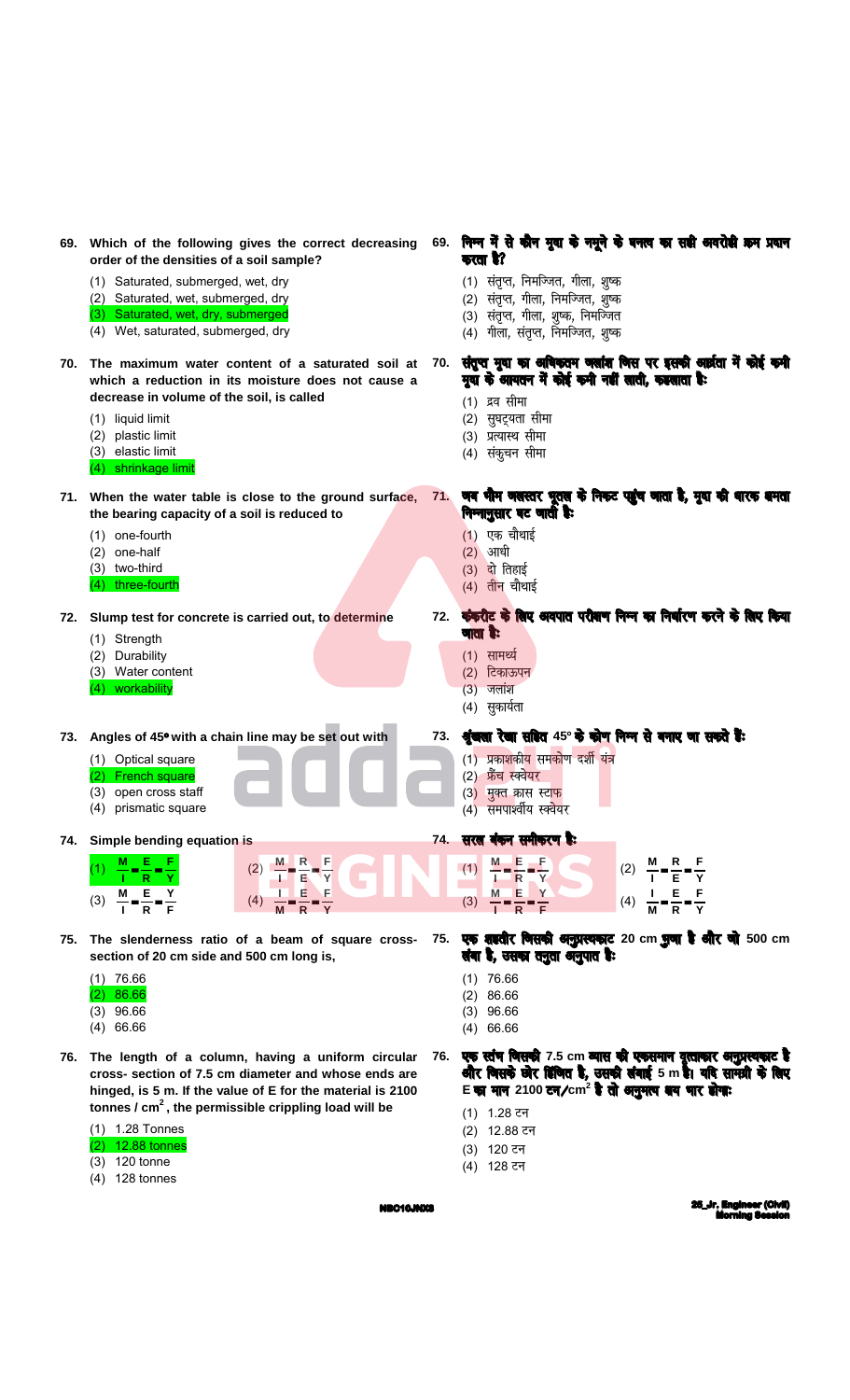|     | 77. If a three hinged parabolic arch carries a uniformly<br>distributed load on its entire span, every section of the<br>arch resists                | 77. | याद तान कब्जवार परवलया महराब पर इसका समूचा ावस्तूात पर समान<br>रूप से विभाजित भार बना हुआ है, मेहराब का प्रत्येक खण्ड निम्न का<br>विरोष करता है: |
|-----|------------------------------------------------------------------------------------------------------------------------------------------------------|-----|--------------------------------------------------------------------------------------------------------------------------------------------------|
|     | (1) Tensile force<br>(2) Shear force<br>(3) Compressive force<br>(4) Bending moment.                                                                 |     | (1) तनन बल<br>अपरूपण बल<br>(2)<br>(3) संपीडन बल<br>(4) बंकन आघूर्ण                                                                               |
|     | 78. A member is balanced at its end by two inclined<br>members carrying equal forces, for equilibrium the<br>angle between the inclined bars must be | 78. | एक सदस्य अपने छोर पर समान बल का वहन करने वाले वो आनत<br>सदस्यों से संतुलित है, साम्यावस्था के लिए आनत छड़ों के बीच का कोण<br>अवश्य होना चाहिए:   |
|     | $(1) 60^{\circ}$<br>$(2) 80^{\circ}$<br>$(3) 100^{\circ}$<br>$(4) 120^{\circ}$                                                                       |     | $(1) 60^{\circ}$<br>$(2) 80^{\circ}$<br>$(3) 100^{\circ}$<br>$(4)$ 120 <sup>o</sup>                                                              |
|     | 79. As per BIS:1172-1963, water required per head per day<br>for average domestic purposes, is                                                       |     | 79. BIS:1172-1963 के अनुसार औसत बरेलू प्रयोजनों के लिए पानी की<br>प्रति व्यक्ति की दैनिक जरूरत है:                                               |
|     | $(1)$ 85 litres<br>$(2)$ 125 litres<br>(3) 135 litres<br>(4) 150 litres                                                                              |     | (1) 85 लीटर<br>(2) 125 लीटर<br>(3) 135 लीटर<br>(4) 150 लीटर                                                                                      |
|     | 80. Air valves are generally provided in pressure pipes of<br>water supply                                                                           | 80. | जत आपूर्ति की बाब नतियों में आमतौर पर वायु-वाल्व निम्नानुसार<br><b>लगाए जाते हैं:</b>                                                            |
|     | (1) At pipe junctions<br>(2) at summits<br>(3) near service pipes<br>(4) at low points                                                               |     | (1) नलियों के जोड़ों पर<br>शिखरों पर<br>(2)<br>(3) सेवा नलियों के निकट<br>(4) निचले बिंदुओं पर                                                   |
|     | 81. The maximum pressure which a soil can carry without 81. अपसपण पंजन के बिना मूवा जो अधिकतम वाब वहन कर सकती है,<br>shear failure, is called        |     | वह कहलाता है:                                                                                                                                    |
|     | (1) Net safe bearing capacity<br>(2) safe bearing capacity<br>(3) net ultimate bearing capacity<br>(4) Ultimate bearing capacity                     |     | (1 <mark>) शुद्ध सु</mark> रक्षित वहन क्षमता<br>(2) सुरक्षित वहन क्षमता<br>(3) शुद्ध चरम वहन क्षमता<br>(4) चरम वहन क्षमता                        |
|     | 82. BIS has specified the full strength of concrete after<br>$(1)$ 7 days                                                                            | 82. | BIS ने नीवे वर्णित दिनों के बाद कंकरीट का पूर्ण सामर्थ्य निर्दिष्ट किया है:<br>$(1)$ 7 दिन                                                       |
|     | $(2)$ 14 days<br>$(3)$ 21 days<br>$(4)$ 28 days                                                                                                      |     | (2) 14 दिन<br>(3) 21 दिन<br>(4) 28 दिन                                                                                                           |
| 83. | The self-compaction concrete has _______ slump value                                                                                                 |     | 83. स्व-संडनन कंकरीट का अवपात मानहोता है:                                                                                                        |
|     | $(1)$ 25 mm<br>$(2)$ 50mm<br>$(3)$ 100mm<br>$(4)$ 0 mm                                                                                               |     | $(1)$ 25 mm<br>(2) 50mm<br>$(3)$ 100mm<br>(4) 0 mm                                                                                               |
|     | 84. The grade of concrete M 20 means that compressive<br>strength of a 15 cm cube after 28 days curing, is                                           | 84. | कंकरीट M 20 के ग्रेड का आश्चय है कि 28 दिन के उपचार के बाद 15<br>cm वन का संपीडन सामर्थ्य है:                                                    |
|     | (1) 20 Kg/cm <sup>2</sup><br>(2) 20 Kg/m <sup>2</sup><br>(3) 20 $N/mm^2$<br>(4) 20 KN/m <sup>2</sup>                                                 |     | (1) 20 Kg/cm <sup>2</sup><br>(2) 20 $\text{Kg/m}^2$<br>(3) 20 $N/mm^2$<br>(4) 20 KN/m <sup>2</sup>                                               |

 $\sim$   $\sim$ 

 $\sim$   $\sim$   $\sim$ 

**NBC10JNX8** [A-10]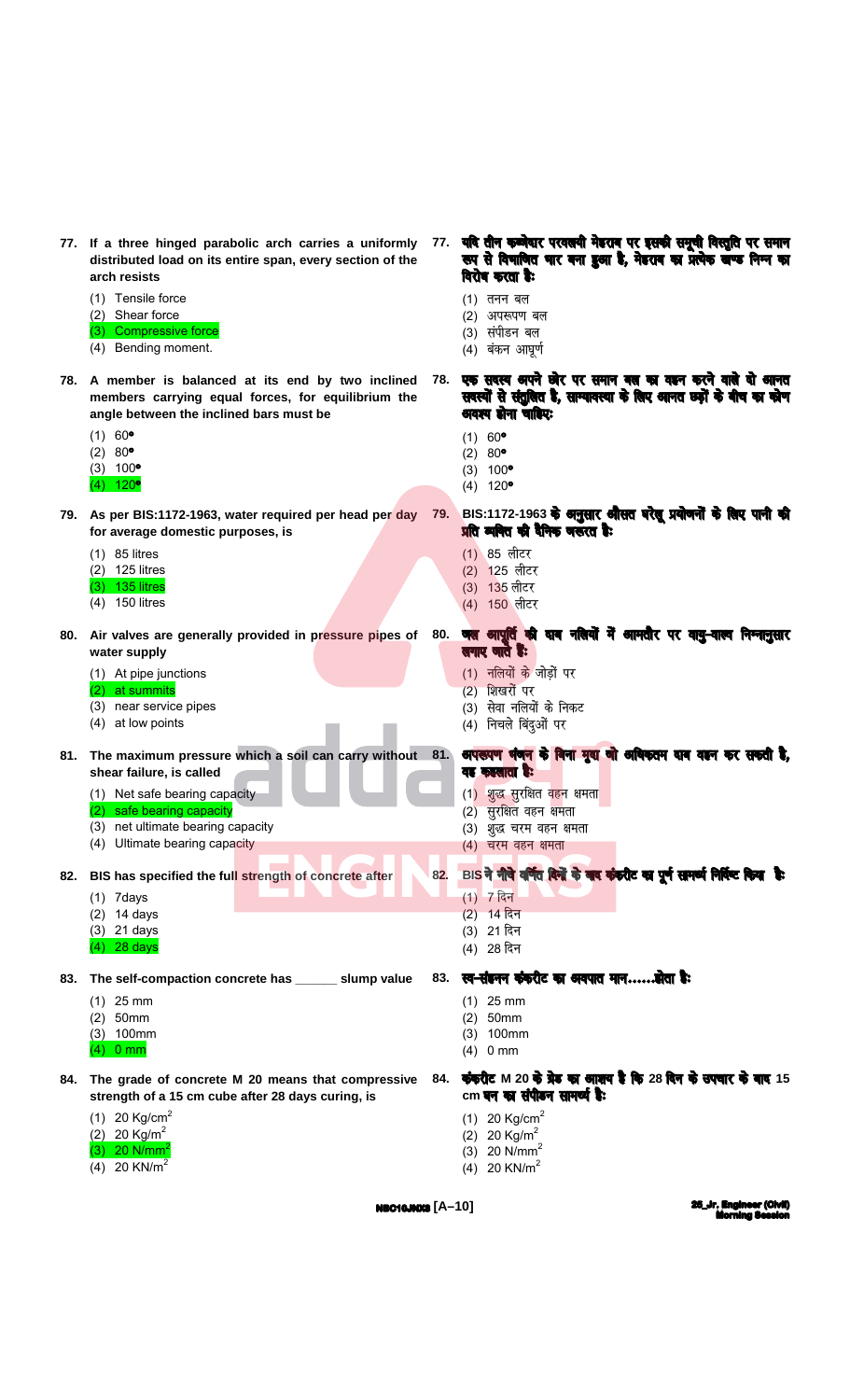|     | 85. Setting time of cement decreases by adding<br>(1) Gypsum<br>(2) Calcium chloride<br>(3) Sodium oxide<br>(4) Calcium sulphate                                                                | 85. | सीमेंट का अवस्थापन काल निम्न को जोड़ने से बढ़ जाता है:<br>(1) जिप्सम<br>(2) कैल्सियम क्लोराइड<br>(3) सोडियम आक्साइड<br>(4) कैल्सियम सल्फेट         |
|-----|-------------------------------------------------------------------------------------------------------------------------------------------------------------------------------------------------|-----|----------------------------------------------------------------------------------------------------------------------------------------------------|
|     | 86. Minimum number of cubes required for testing of 86.<br>compressive strength of concrete<br>(2) 2<br>(1) 1<br>(3) 3<br>(4) 6                                                                 |     | कंकरीट के संपीडन सामर्थ्य का परीक्षण करने के लिए अपेक्षित बनों की<br>न्यूनतम संख्या हैः<br>(1) 1<br>(2) 2<br>(3) 3<br>(4) 6                        |
|     | 87. The grade of concrete not recommended by IS 87. IS 456:2000 <b>द्यारा सीमेंट के लिस ग्रेड की अनुशंसा नहीं की गई है,</b><br>456:2000, is<br>$(1)$ M20<br>$(2)$ M60<br>$(3)$ M80<br>$(4)$ M90 |     | वह है:<br>$(2)$ M60<br>$(1)$ M20<br>$(3)$ M80<br>$(4)$ M90                                                                                         |
| 88. | The process of mixing, transporting, placing and<br>compacting concrete using Ordinary Port land cement<br>should not take more than                                                            | 88. | सावारण पोर्टलैण्ड सीमेंट का प्रयोग करते हुए कंकरीट को मिश्रित करने,<br>बुलाई, रखने और संडनन की प्रक्रिया में निम्न से अधिक समय नहीं<br>लगना चाहिएः |
|     | $(1)$ 30 minutes<br>(2) 45 minutes<br>$(3)$ 60 minutes<br>$(4)$ 90 minutes                                                                                                                      |     | $(1)$ 30 मिनट<br>(2) 45 मिनट<br>(3) 60 मिनट<br>(4) 90 मिनट                                                                                         |
| 89. | In a cantilever beam, always the tension reinforcement<br>bars are placed, at                                                                                                                   | 89. | कैन्टीलीवर शहतीर में, तनन प्रबलन छड़ें सदैव निम्न स्थान पर रखी<br>जाती हैं:                                                                        |
|     | $(1)$ Side<br>(2) Bottom<br>$(3)$ Top<br>(4) All of these                                                                                                                                       |     | (2) तली<br>$(1)$ भुजा<br>(4) ये सभी<br>(3) शीर्ष                                                                                                   |
|     | 90. As per BIS:456-2000, the minimum diameter of<br>longitudinal bar for RCC column is restricted to                                                                                            | 90. | BIS:456-2000 के अनुसार आरसीसी स्तंष के लिए अनुदैर्घ छड़ का<br>न्यूनतम व्यास निम्न से अधिक नहीं होना चाहिएः                                         |
|     | (1) 6 mm<br>$(2)$ 8 mm<br>$(3)$ 10 mm<br>$(4)$ 12 mm                                                                                                                                            |     | $(1) 6$ mm<br>$(2)$ 8 mm<br>$(3)$ 10 mm<br>$(4)$ 12 mm                                                                                             |
| 91. | The Indian Standard code which deals with steel<br>structure, is                                                                                                                                | 91. | इस्पात संरचना से संबंधित भारतीय मानक कोड है:<br>$(1)$ BIS: 800                                                                                     |
|     | $(1)$ BIS: 800<br><b>BIS: 875</b><br>(2)<br>$(3)$ BIS: 456<br>(4) BIS: 1893                                                                                                                     |     | $(2)$ BIS: 875<br>$(3)$ BIS: 456<br>(4) BIS: 1893                                                                                                  |
|     | 92. The phenomenon for the internal transfer of forces<br>from one leg to the other is                                                                                                          |     | 92. बलों को एक पाद से अन्य पाद को किए जाने वाला आंतरिक अंतरण के<br>लिए घटनाक्रम है:                                                                |
|     | (1) Shear lag<br>(2) Shear leg<br>Shear force<br>(3)<br>(4) Shear stress                                                                                                                        |     | (1) अपरूपण पश्चता<br>(2) अपरूपण पाद<br>(3) अपरूपण बल<br>(4) अपरूपण प्रतिबल                                                                         |
|     | 93. A short angle used to connect the gusset and the<br>outstanding leg of main member is                                                                                                       | 93. | गसेट और मुख्य सदस्य के बकाया पाद को जोड़ने के लिए प्रयुक्त एक<br>लघु कोण कडलाता है:                                                                |
|     | (1) Long angle<br>(2) Lug angle<br>Equal angle<br>(3)<br>(4) Unequal angle                                                                                                                      |     | (1) दीर्घ कोण<br>(2) कर्णक कोण<br>(3) समान कोण<br>(4) असमान कोण                                                                                    |